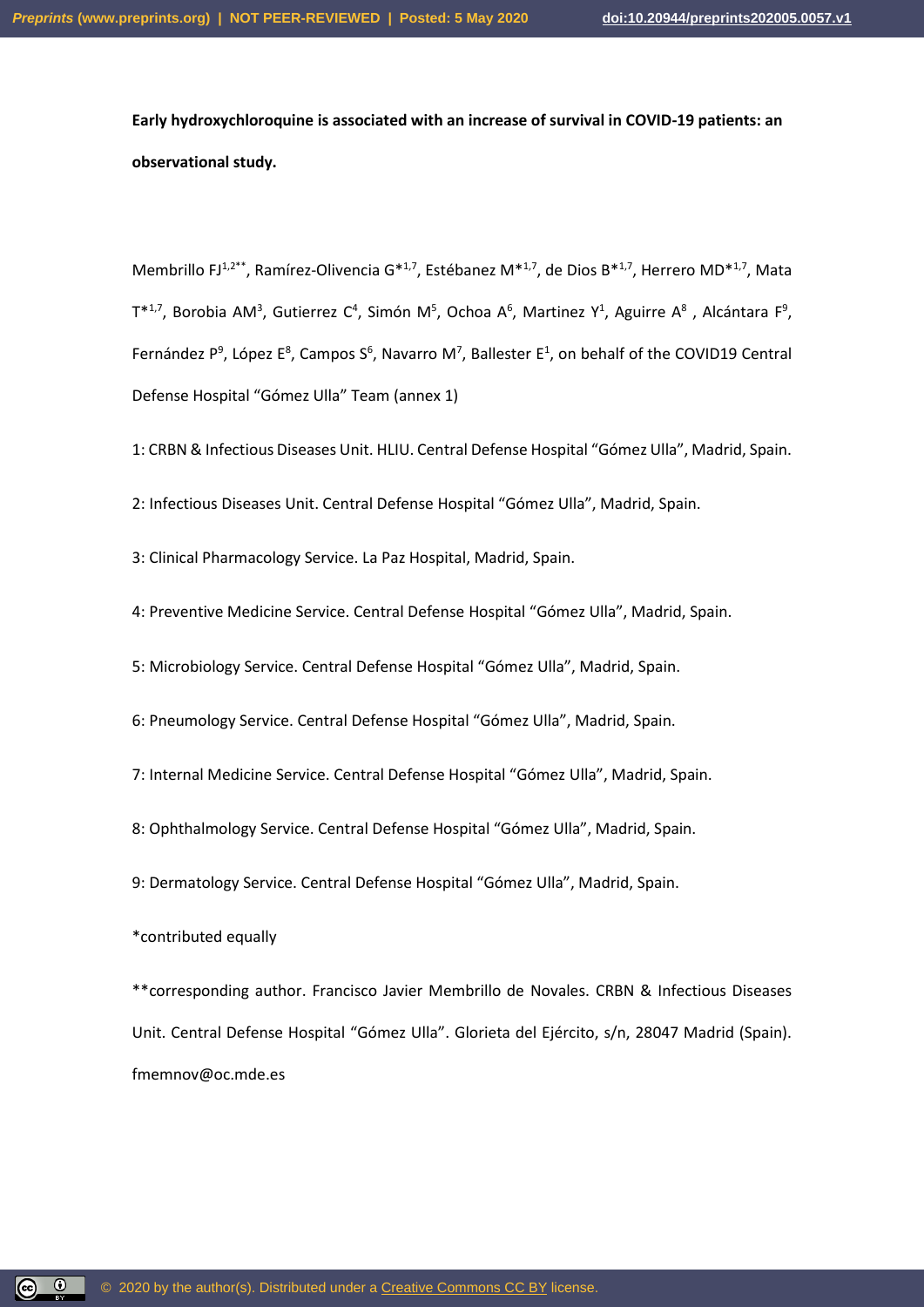Summary: Hydroxychloroquine has in vitro activity against SARS-CoV-2. We present an observational study. We analysed 164 patients admitted to our hospital with COVID-19 diagnosis. Hydroxychloroquine treatment was associated with an increase in the mean cumulative survival.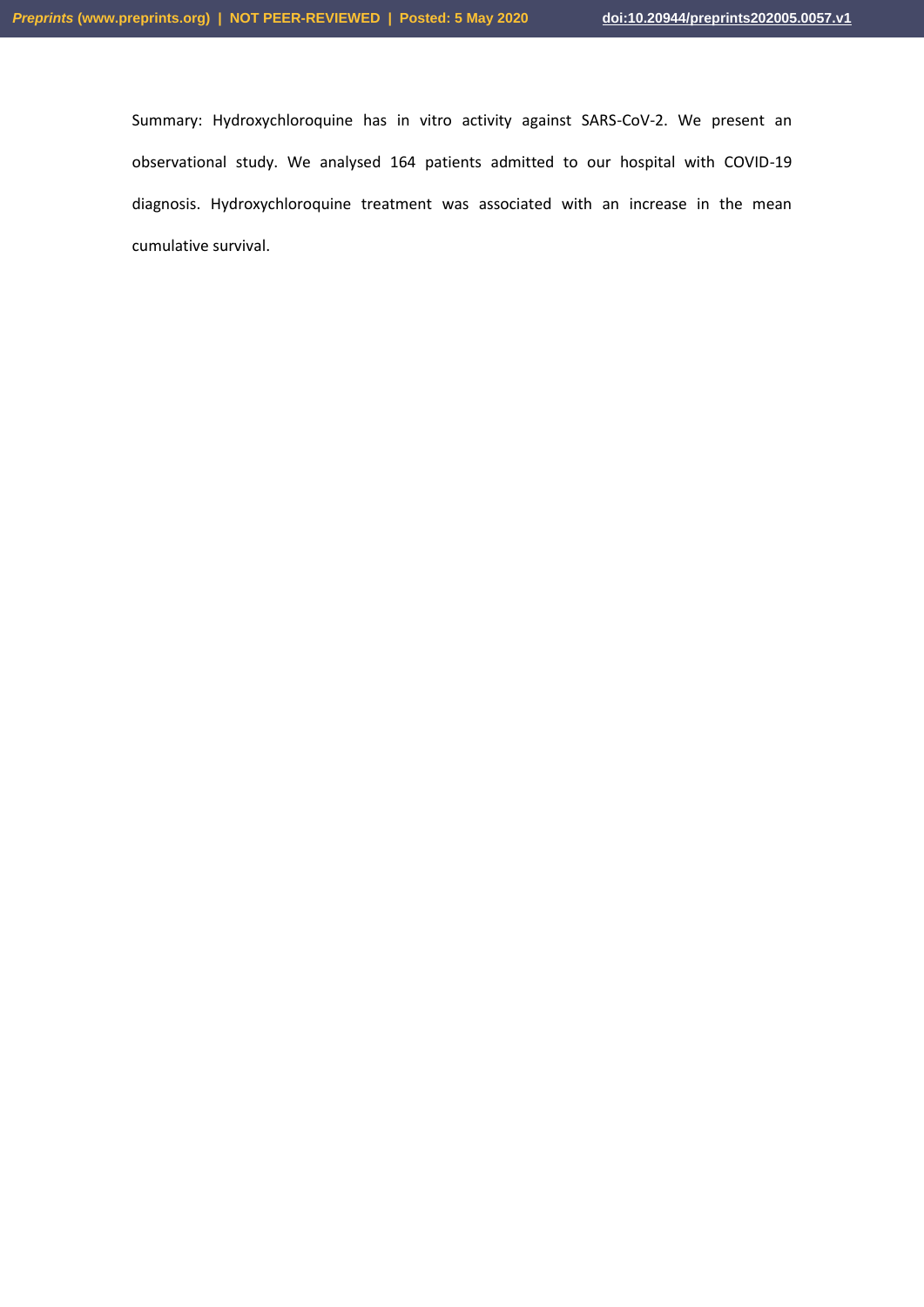#### ABSTRACT

**Background**: there is no treatment proven effective against COVID-19. Several drugs with in vitro potential against SARS-CoV-2 virus have been proposed. Hydroxychloroquine has in vitro antiviral and immunomodulatory activity, but there is no current clinical evidence of its effectiveness changing the outcome of the disease.

**Methods**: We enrolled all 18-85 years old inpatients from Central Defense Hospital "Gómez Ulla", Madrid, Spain, who were hospitalised for COVID-19 and had a definitive outcome (dead or discharged). We used a statistical survival analysis to detect treatment differences associated with in-hospital death.

**Results**: We analysed first 220 medical records. 166 patients met the inclusion criteria. 48,8 % of patients not treated with HCQ died, 22% of those treated with hydroxychloroquine (p=0,002). According to clinical picture at admission, hydroxychloroquine increased the mean cumulative survival in all groups from 1,4 to 1,8 times. This difference was statistically significant in the mild group.

**Conclusions**: in a cohort of 166 patients from 18 to 85 years hospitalised with COVID-19, hydroxychloroquine treatment with 800mg added loading dose increased survival when patients were admitted in early stages of the disease. There was a non-statistically significant trend towards survival in all groups, which will have to be clarified in subsequent studies.

Type of article: Major article

Keywords: COVID-19, treatment, drug, survival, antiviral, hydroxychloroquine.

Word count: abstract: 200 words. Manuscript: 2797 words.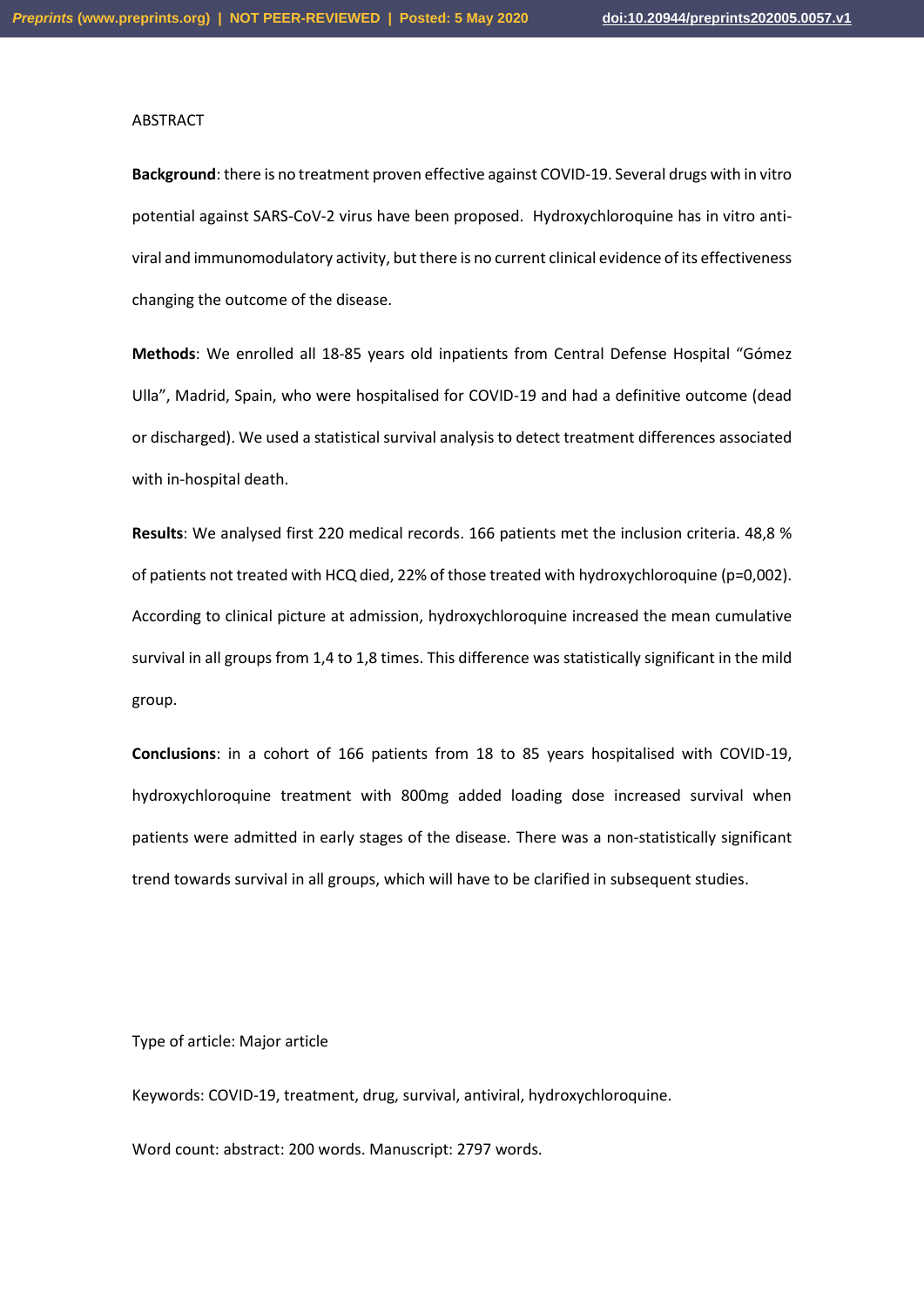### **FOOTNOTE PAGE**

The corresponding author certifies that:

- -No funding sources were used in this study
- -All the authors declare not having any conflict of interests
- -This study has not been presented previously

Yours sincerely,

Francisco Javier Membrillo de Novales, Ph.D.

CRBN & Infectious Diseases Unit.

Central Defense Hospital "Gómez Ulla".

Glorieta del Ejército, s/n, 28047 Madrid (Spain).

fmemnov@oc.mde.es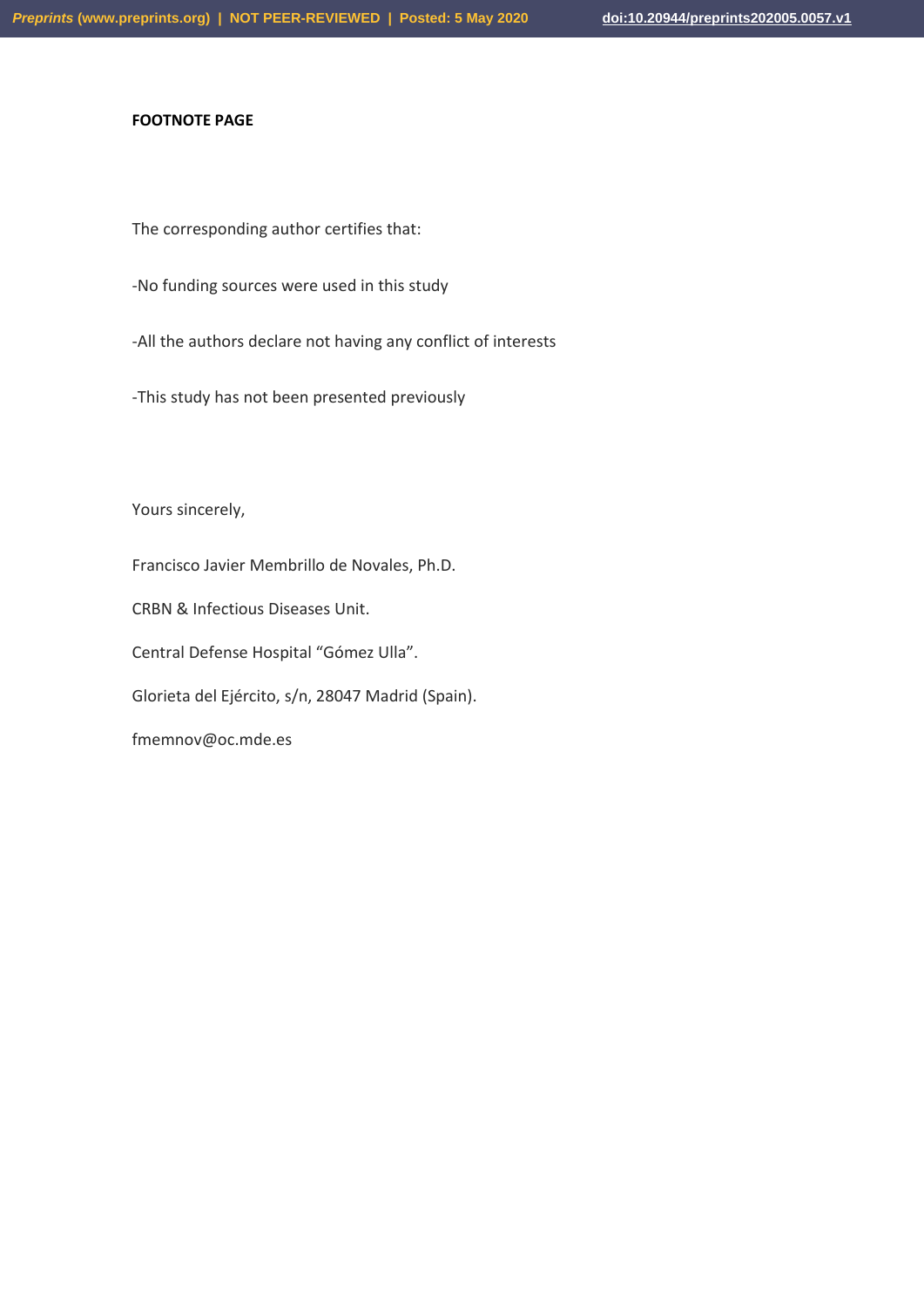#### **INTRODUCTION**

Coronavirus disease (COVID-19) is an infectious disease caused by SARS-CoV-2, a newly discovered coronavirus in China. Until April  $29<sup>th</sup>$ , 2020, the disease has spread over 213 countries, with almost 3 million infected people and more than 200.000 deaths (1). Globally considered a mild infection in 80% of cases, moderate and severe cases can lead to death. At present, clinical management includes only supportive care, with supplementary oxygen and mechanical ventilatory support when indicated. Many old and novel therapeutic approaches are being evaluated, since there is no specific treatment proven effective (2). Spain is being strongly hit by COVID-19, with more than 200.000 people infected and more than 24.000 deaths.

At the beginning of the pandemic, clinical guideline in Spain was performed by Ministry of Health supported by several study groups and scientific societies. Several drugs were recommended for treatment (3): lopinavir/ritonavir (4,5,6), remdesivir (4,7) (only for severe cases), interferon alfa (8,9) and beta (10) and tocilizumab (11,12). However, the expansion of epidemic, with increasing number of severe cases and deaths, along with stock problems and lack of definitive clinical evidence resulted in different local hospital guidelines. Each guideline was adapted resting on personal experience and limited reports of cases, while others were based on not proven pathophysiological theories. Glucocorticoids (13), azithromycin (14), and other immunomodulators have been used among some others.

Our institution added to clinical protocol the use of hydroxychloroquine (HCQ) after reviewing recommendations of guidelines by the National Health Commission of the People's Republic of China for treatment of COVID-19(15). Chloroquine (CQ), an aminoquinoline that has been used for malaria prevention and treatment, has shown efficacy in vitro against SARS-CoV(16,17) and its use for COVID-19 has been hypothesized. CQ can affect virus infection in many ways, and the antiviral effect depends in part on the extent to which the virus utilizes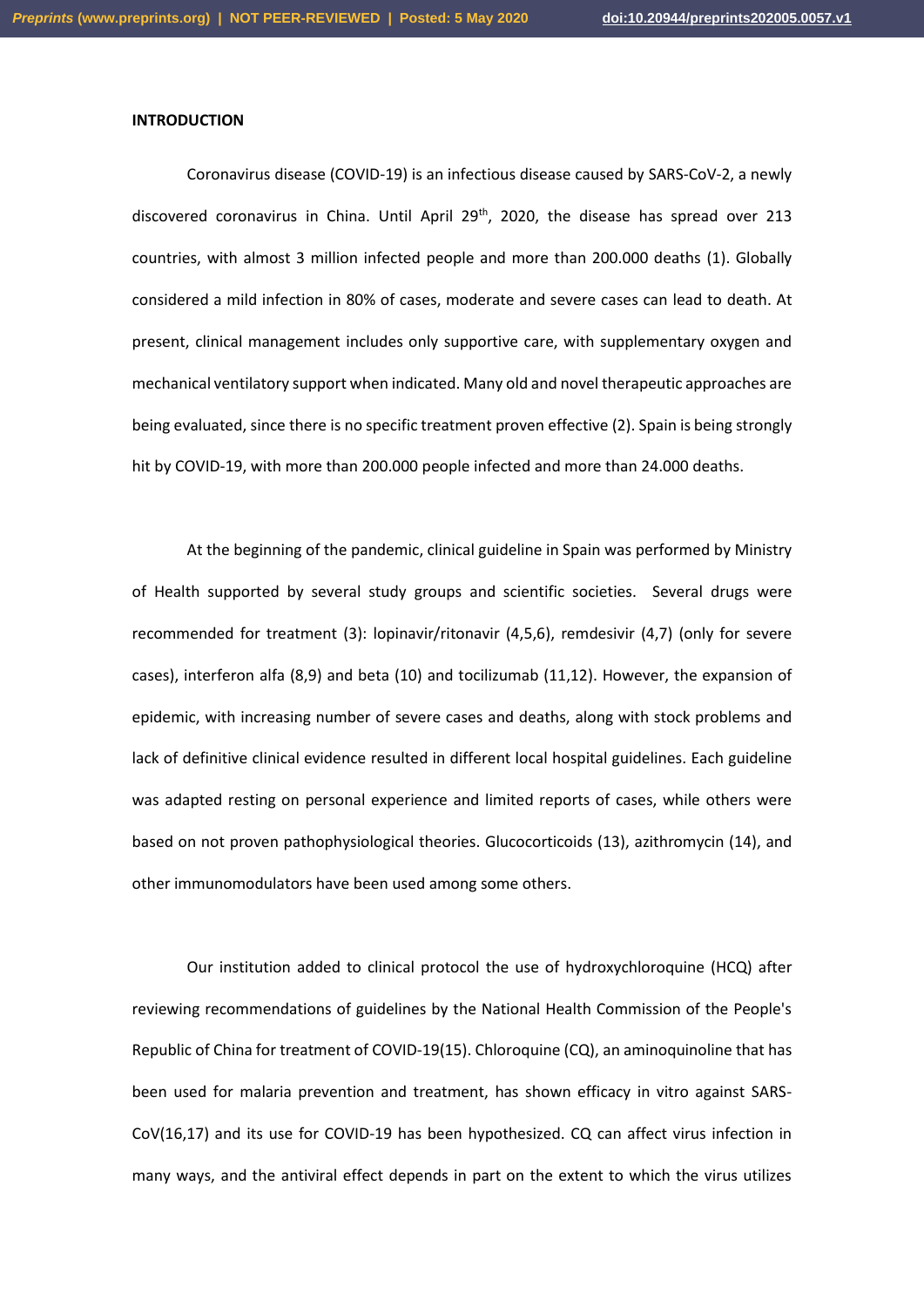endosomes for entry. Furthermore, HCQ has been found to be more potent than CQ to inhibit SARS-CoV-2 in vitro (18). However, there is no current clinical evidence of use of CQ/HCQ for treatment of COVID-19 from the published literature till date.

We conducted a systematic search of the literature using MEDLINE (covering January 1st, 2000 to April 3rd, 2020) using the following terms: (COVID-19 OR coronavirus OR sars-cov2) AND (hydroxychloroquine OR chloroquine). We excluded duplicated studies, those articles related to coronavirus animal infections, and related to other diseases. The records have been classified by two independent reviewers (kappa=1). We selected 11 original studies (including 2 clinical trials), 11 reviews (1 systematic, 10 non-systematic) and 21 other publications (letters, case reports, news, consensus documents). There were only 2 original articles including patients with COVID-19 infection: 1 randomized clinical trial (19) including 10 patients (3 severe and 7 moderate cases) treated with CQ 500mg orally twice-daily for 10 days, and 12 patients (5 severe and 7 moderate cases) treated with Lopinavir/Ritonavir 400/100mg orally twice-daily for 10 days. The other article is a non-randomized clinical trial (14) including 26 patients receiving HCQ 200 mg, three times per day during ten days (6 of them with azithromycin) and 16 controls.

During the first days of the pandemic, HCQ was not considered in the local protocol. Afterwards, there were shortages in HCQ distribution. Because of that, we had two populations of patients treated and not treated with HCQ although they had similar characteristics. That gave us the opportunity to investigate the differences observed between the two groups. On the other hand, some patients didn't receive HCQ because of potential side effects (arrythmias, drug interactions) or because of patient's denial to give the consent to the out of label use of the drug.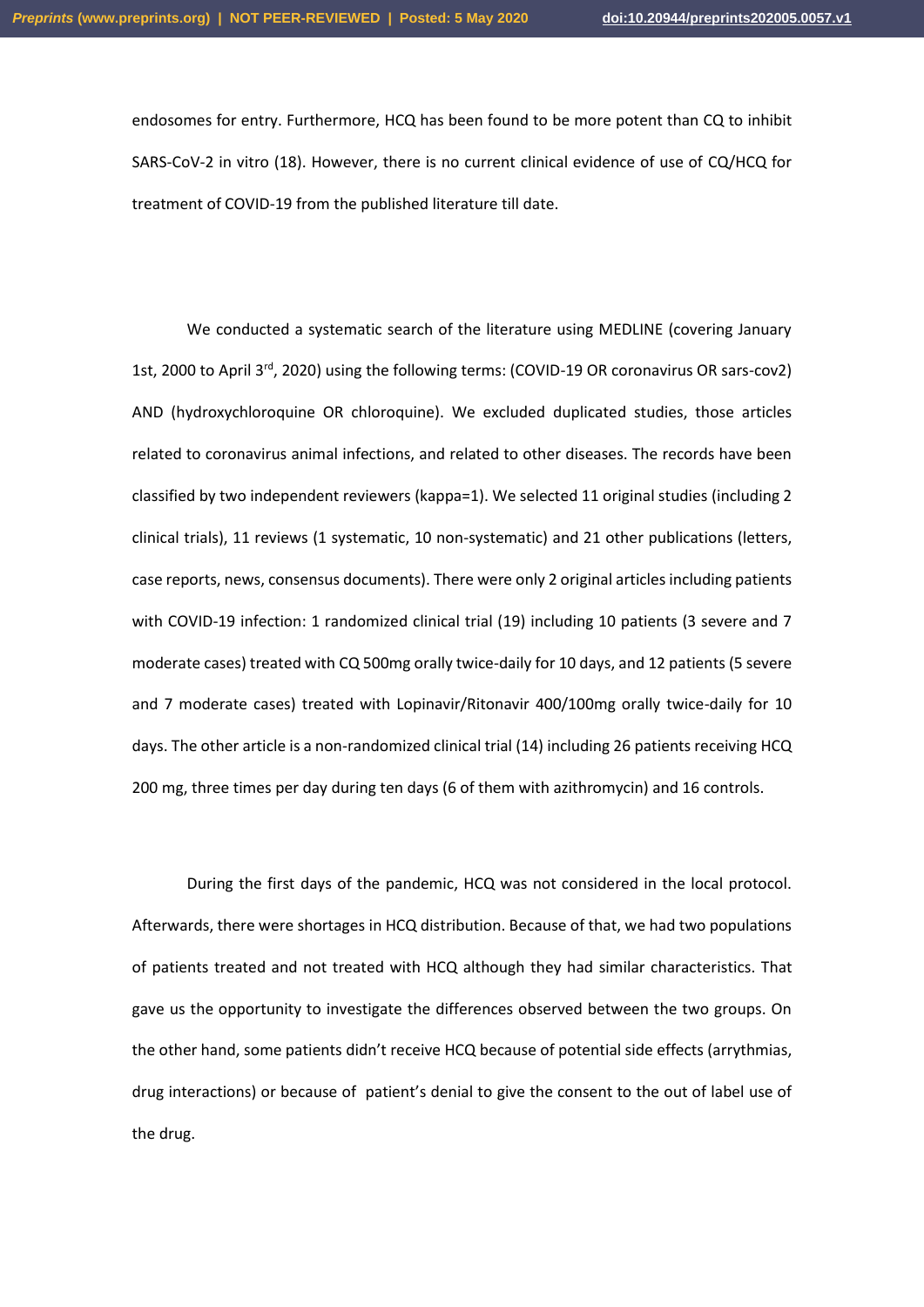While awaiting the results from larger clinical trials, confirming with endpoints related to the definitive outcomes of patients, retrospective analysis from regular clinical practice may be useful. The main purpose of this study was to assess the survival in two different therapeutic regimens: with or without HCQ.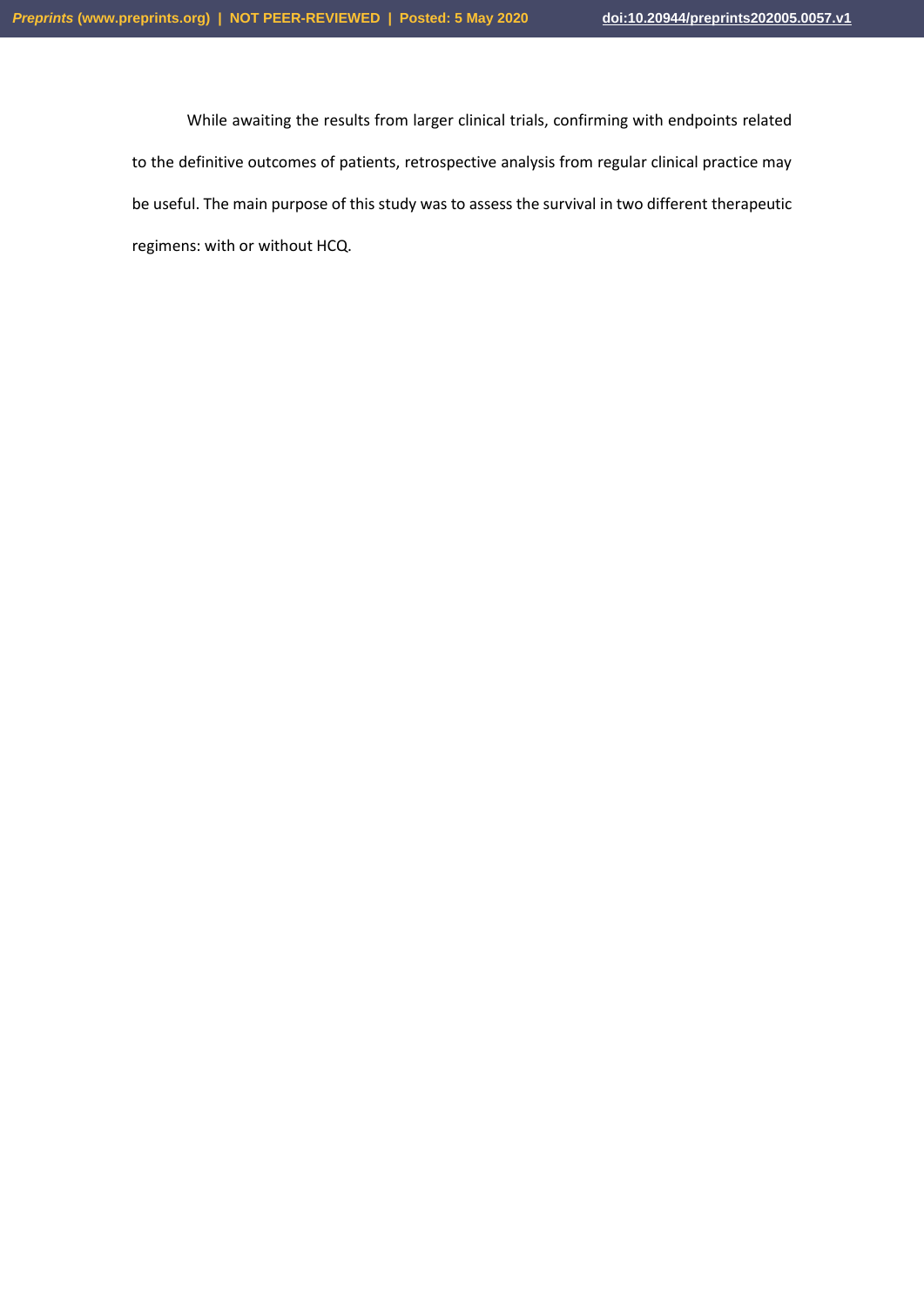#### **METHODS**

-Study design and participants: observational cohort study. We enrolled all adult inpatients from Central Defense Hospital "Gómez Ulla", Madrid, Spain, who were hospitalised for COVID-19 infection and had a definitive outcome (dead or discharged). COVID-19 diagnosis was defined according to Spanish Ministry of Health definitions on 31<sup>st</sup> March, 2020, including confirmed cases (PCR positive for any SARS-CoV-2 gene in respiratory samples -oropharyngeal swabs or sputum) and probable cases (bilateral interstitial pneumonia with clinical picture compatible with a COVID-19 diagnosis with no laboratory tests or non-concluding SARS-CoV-2 test). We considered discharge, but analysed separately, the discharge to origin residence or to a "hotel-hospital" (temporary low-care medical installations in Madrid hotels adapted for patients in recovery phase, with no oxygen or intravenous requirements, who could be discharged from acute hospital but who had no possibility to correctly complete the quarantine period at home).

The research protocol was approved by the Ethics Committee on Clinical Investigation of the Ministry of Defense of Spain. The requirement for informed consent was waived by the Ethics Committee. After a preliminary exploratory analysis of the outcomes of the first 220 patients, study was stopped, and the investigators considered mandatory a deep analysis and early publishing of the results due to the relevant differences on survival according to the treatment used.

-Data collection: demographic, clinical, laboratory, treatment and outcome characteristics of the patients were extracted from the electronic medical records by two physicians. In case of differences of interpretation, a third investigator checked the medical records and adjudicated any difference. After collecting the data, database was anonymized removing any reference to the patient's ID before the statistical analysis. Primary investigator and statistic analyser had no access to the medical records or patients ID.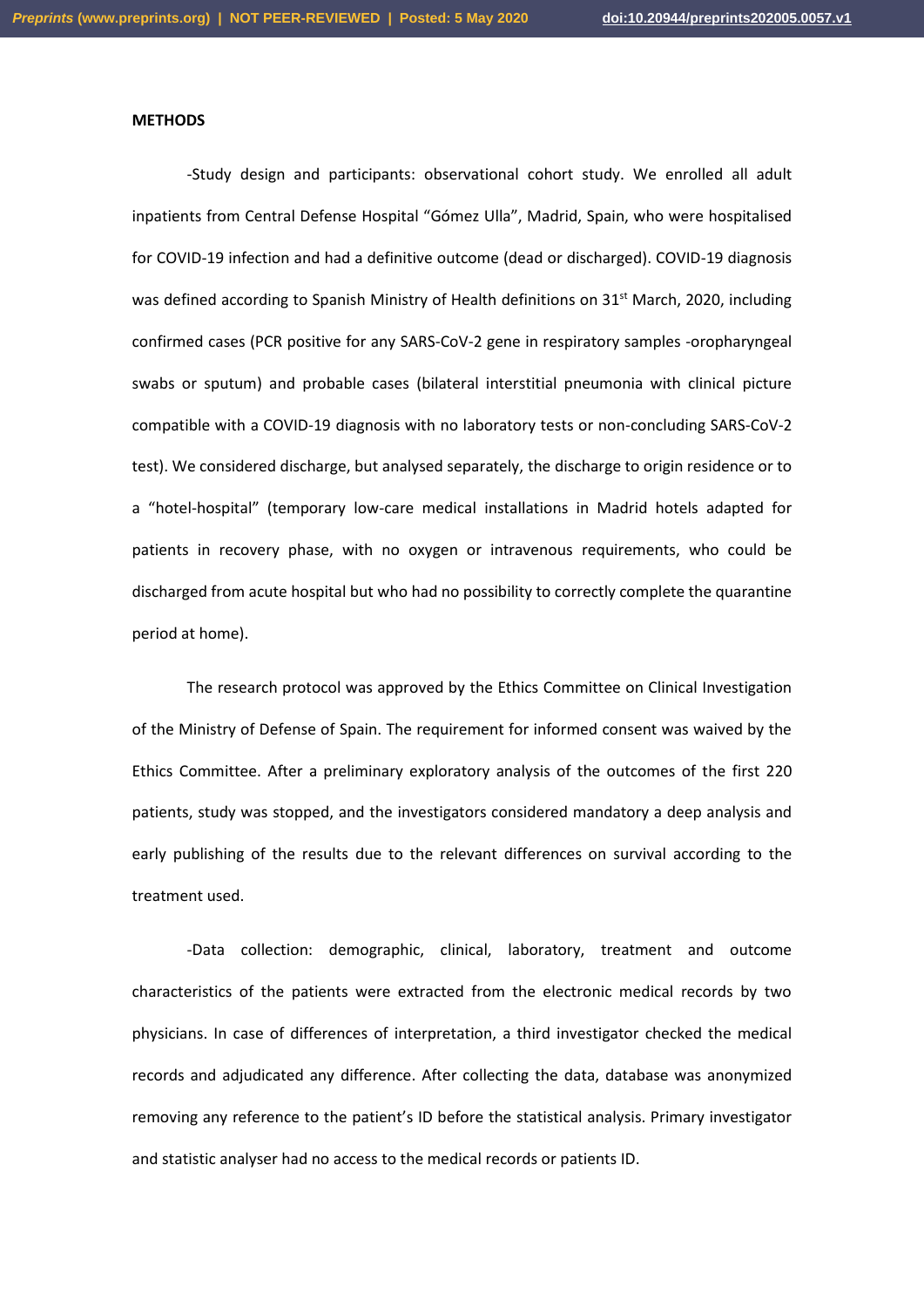-Laboratory procedures: Methods for laboratory confirmation of SARS-CoV-2 infection have been described elsewhere (20). SARS-CoV-2 PCR test were performed in Clinical Microbiology Laboratory, Central Defense Hospital, Madrid.

Routine blood examinations included whole blood count, coagulation profile, serum biochemical tests (including renal and liver function, lactate dehydrogenase, and electrolytes). Interleukin-6 (IL-6), serum ferritin, myocardial enzymes and procalcitonin were recovered for several but not all patients. Chest radiographs were also done for all inpatients. Frequency of examinations was determined by the treating physician.

-Definitions: severity of clinical picture at admission was defined according to Ministry of Health of Spain medical treatment protocol, March 19<sup>th</sup>, 2020: mild (no hypoxemia, no respiratory insufficiency), moderate (hypoxemia and / or moderate respiratory insufficiency), severe (severe hypoxemia, severe respiratory distress, poor overall status). Hypertension was defined as previous arterial hypertension requiring any pharmacological treatment. Diabetes Mellitus was defined as previous hyperglycaemia requiring any pharmacological hypoglycaemic treatment. Dyslipidaemia was defined as previous alteration in lipid profile requiring pharmacological treatment. Cardiomyopathy was defined as any previous diagnosis of cardiac chronic disease or acute cardiac event. Respiratory disease was defined as any previous lower respiratory tract chronic disease requiring chronic pharmacological treatment. Cancer was defined as any previously diagnosed malignancy. Dementia was defined as any mental chronic disease altering cognitive capabilities. Lymphopenia was defined as less than 1000 lymphocites/ml. High LDH values were defined as those higher than 400 U/l. High CRP values were defined as those greater than 14 mg/dL. High D-dymer values were defined as those greater than 1000 ng/ml.

- HCQ/CQ selection and dose: Hospital treatment protocol selected hydroxychloroquine over chloroquine considering the best *in vitro* activity profile (EC50=0.72 μM vs. EC50=5.47 μM)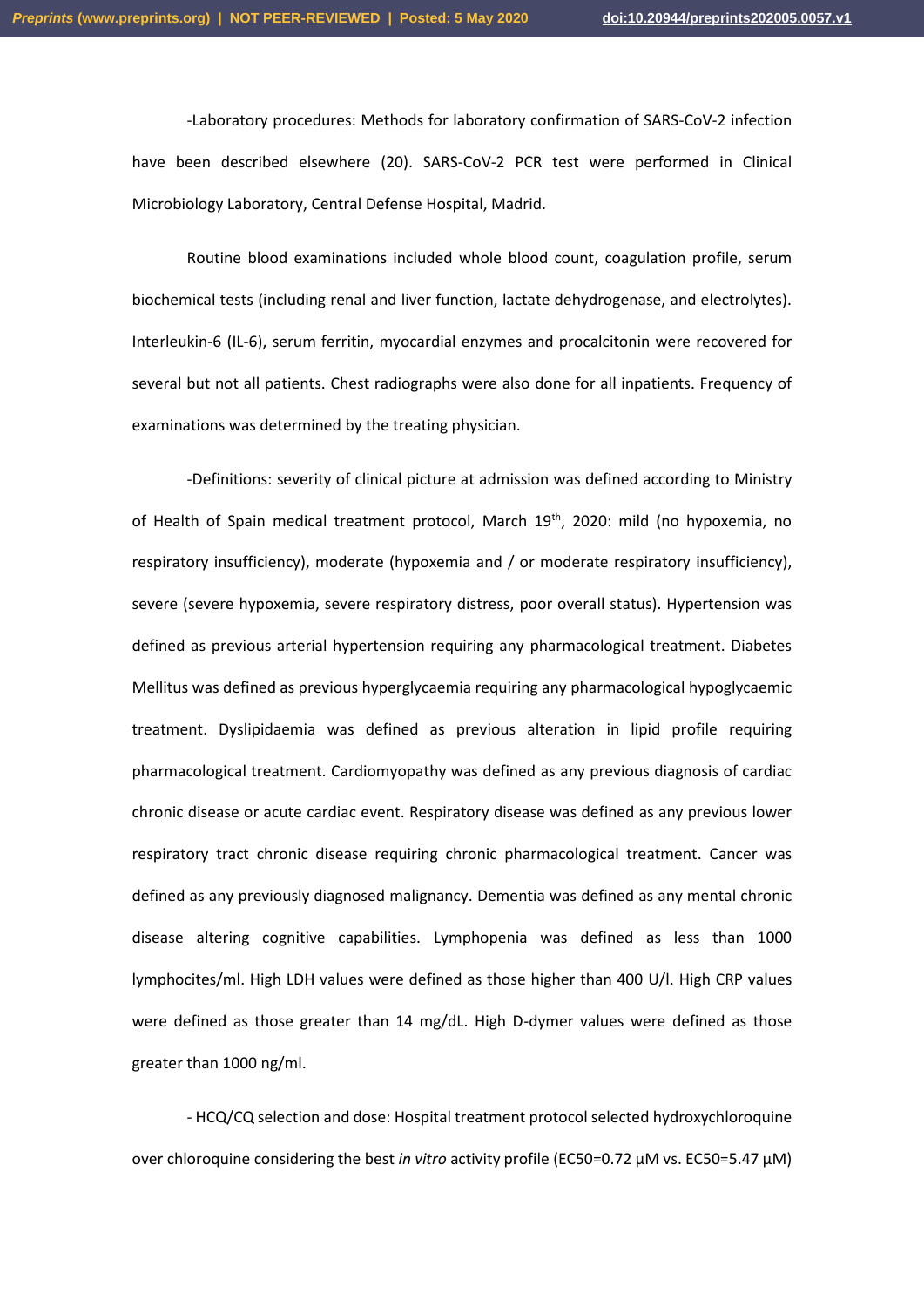(18). Despite Yao et al. suggest in their manuscript a loading dose of 400 mg twice daily of hydroxychloroquine (18), we have finally considered a loading dose of 800 mg + 400 mg, followed by a maintenance dose of 400 mg a day based on: 1) the hypothetical benefit of reaching the steady state and the EC90 as soon as possible in the case of this acute viral infection, 2) this is the schedule accepted by the regulatory agency in the attacks of acute malaria treatment, and therefore a safe and well-known doses by the physicians. Nevertheless, a few elder patients didn't receive the extra loading dose of 800mg to avoid said effects and drug interactions.

-Other treatments: patients in both groups were treated with other specific drugs with potential activity against SARS-CoV-2 and/or COVID-19 immune disorders leading to ARDS. These drugs could include antivirals (lopinavir/ritonavir), immunomodulators (interferon beta), and/or anti-inflammatory drugs (steroids and/or tocilizumab)

-Statistical analysis: The quantitative variables were described with the arithmetic mean with its standard deviation and the median with its interquartile range. We used the absolute and relative frequency (%) for qualitative variables. The hypothesis tests used were the Chi2 Pearson or Fisher's exact test, the Student's t test or the Mann Whitney test, the one-way ANOVA, with the Bonferroni test for multiple comparisons, and Kruskal Wallis test. The survival study was performed with the Kaplan Meier test and the comparison of factors with the Mantel Cox Log Rank test. A p <0.05 was considered statistically significant. Logistic regression for multivariant analysis was performed with p<0,250 level as a screening criterion for selection of candidate variables. Statistical analysis were done using the software package SPSS Windows (version 25)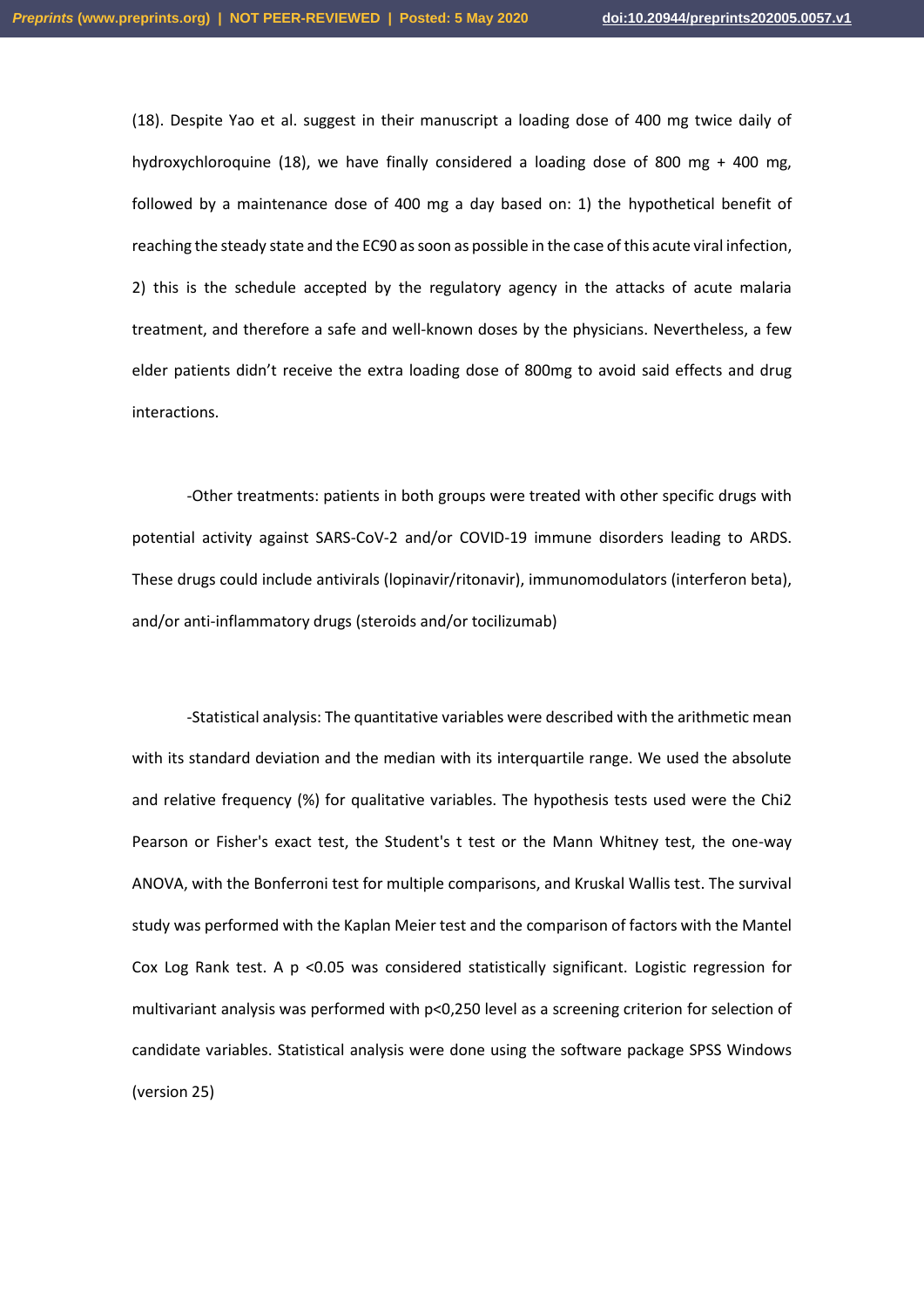#### **FINDINGS**

We studied the first 220 discharge or death medical reports on COVID-19 wards, Central Defense Hospital "Gómez Ulla". We excluded 22 patients who were admitted to a COVID-19 ward but finally didn't have a confirmed clinical or microbiological diagnosis of COVID-19, and 32 patients older than 85 years (in whom the Hospital's COVID-19 treatment protocol decided not to use off-label treatments in the first weeks of the epidemic after evaluating the risk-benefit balance) and 1 patient younger than 18 years (not attended by COVID-19 team). We finally included 166 patients in the study (figure 1). 83 patients had mild clinical picture at admission, 48 moderate and 35 severe. 118 Patients survived (90 were discharged and 29 to "hotelhospital") and 48 dead.

123 patients were treated with HCQ and 43 patients didn't receive HCQ. 48,8 % of patients not treated with HCQ died and 22% of those treated with HCQ (p=0,002). Age distribution according to the severity at admission was homogeneous between HCQ and non-HCQ treatment groups when the clinical picture was mild (57,6 years HCQ – 58,4 years non-HCQ, p=0,865) or moderate (63,8 years HCQ – 70 years non-HCQ, p=0,269). Patients with severe clinical picture at admission treated with HCQ were younger than those who were not treated (70,4 years HCQ -78,3 years non-HCQ, p=0,036) (table 1).

Comorbidities (table 2) were similar in both groups, except for cardiopathy (p=0,05) and dementia (p=0,022). Differences in treatment according with cardiopathy were expected because of the side effects of CQ/HCQ (prolongation of QT interval). Analytical data at admission had similar values on both groups (table 2).

Mean hospital stay was 6 (5) days in the HCQ group and 5(7) days in the non-HCQ group (no significant difference, p=0,25).

Median (IQR) from symptoms begin to the start of treatment with HCQ: 7(6) days. Mode was 7 days after symptoms onset. The median Md (IQR) of time elapsed from onset of symptoms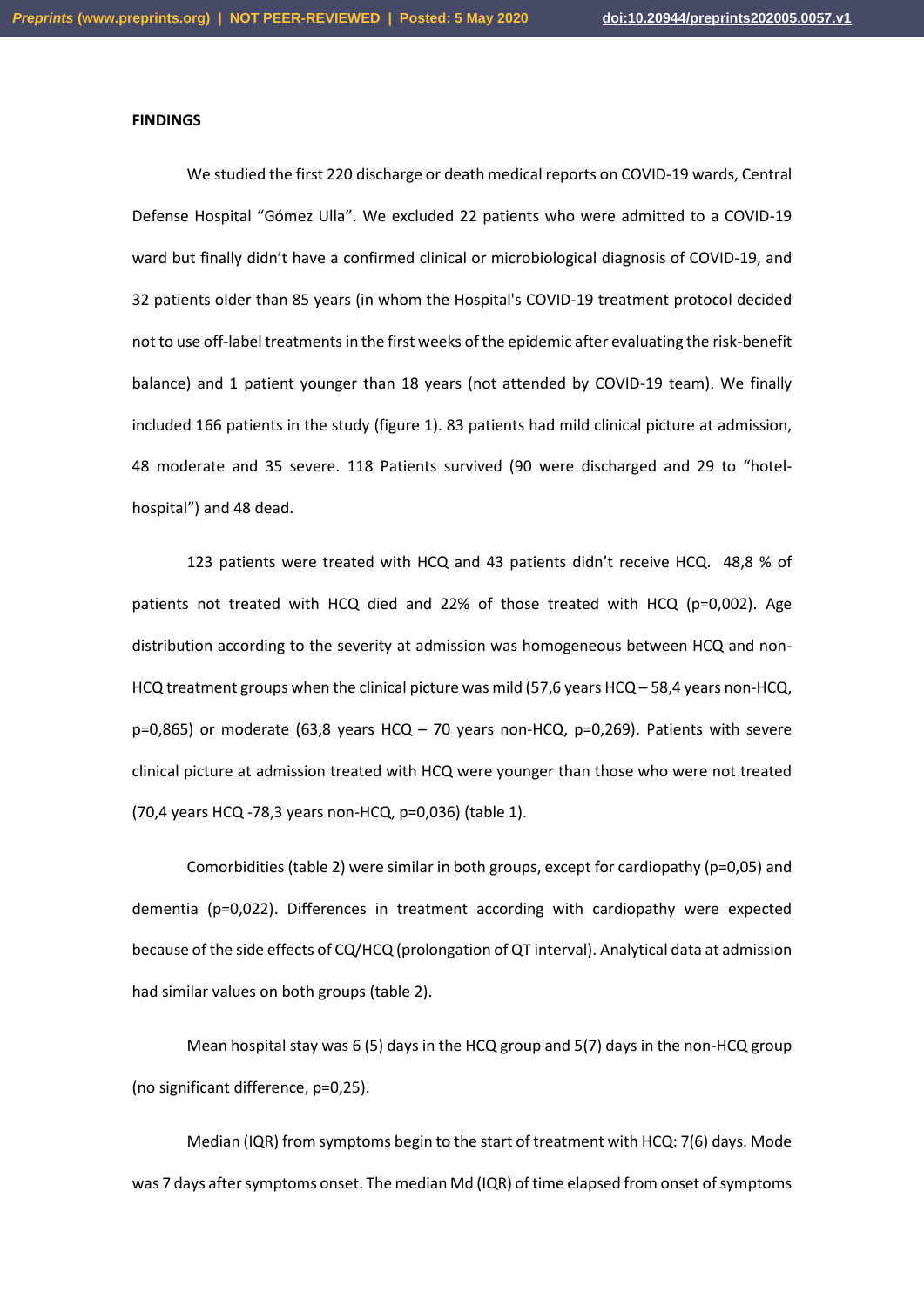to start of treatment were for the mild group of 7 (7.25) days, for the moderate group of 7 (6.8) days and for the severe of 5 (4) these differences being statistically significant ( $p = 0.01$ ). Nervertheless, median (IQR) from hospital admission to the start of treatment with HCQ was 1(1) days, with no differences according to clinical picture at admission (p=0,223).

There was a clear increase in the accumulated survival rates at the 3 levels of clinical picture at admission favourable to the group treated with HCQ (table 3). In the mild group: their average cumulative survival is increased 1.8 times in those treated. In the moderate group the cumulative median survival was 1.4 times higher in those treated. In the severe group the cumulative median survival was 1.6 times greater in the those treated.

In the mild group, the mean cumulative survival was 14.4 days (95% CI: 13.7-15.2 days) in those treated with HCQ and 8.2 days (95% CI: 6.5-9.9 days) in the untreated, being this difference of 6.2 days statistically significant ( $p = 0.032$ ).

In the moderate group, a trend towards longer survival was observed, but without reaching statistical significance. The accumulated survival average was 10.9 days (95% CI: 9.3- 12.5 days) in those treated with HCQ and 7.7 days (95% CI: 4.4-10.9 days). In the untreated, this difference of 3.1 days was not statistically significant ( $p = 0.205$ ).

In the severe group, the mean cumulative survival was 6 days (95% CI: 3.3-8.5 days) in those treated with HCQ and 4 days (95% CI: 1.7-6.1 days) in those not treated. This difference of 2 days was not statistically significant ( $p = 0.297$ ).

A multi-variant analysis or survival was performed, including comorbidities and analytical values at admission (table 4). The analysis excluded confusion bias on the increased survival in HCQ group: HCQ treatment was an independent predictor of lower mortality  $(p=0.003, 95% C1 0.012 - 0.402)$ . Other independent predictors of survival were two comorbidities (cardiopathy, p=0,010, 95% CI 0,053-0,672, and dementia, p=0,013, 95% CI 0,002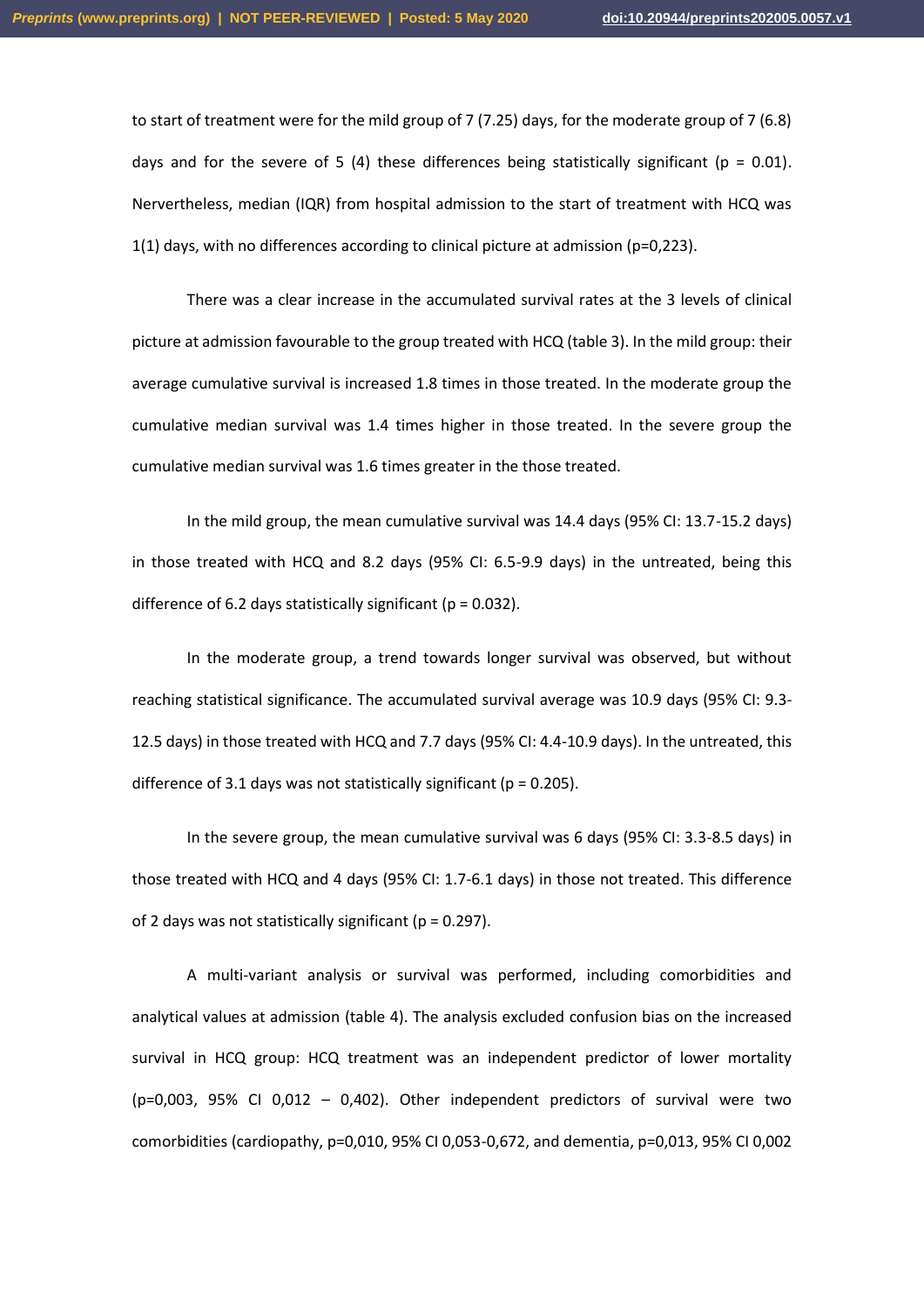to 0,489), and two analytical conditions at admission: lymphopenia (p=0,026, 95% CI for lymphocites higher than 1.000/ml: 1,212-19,686).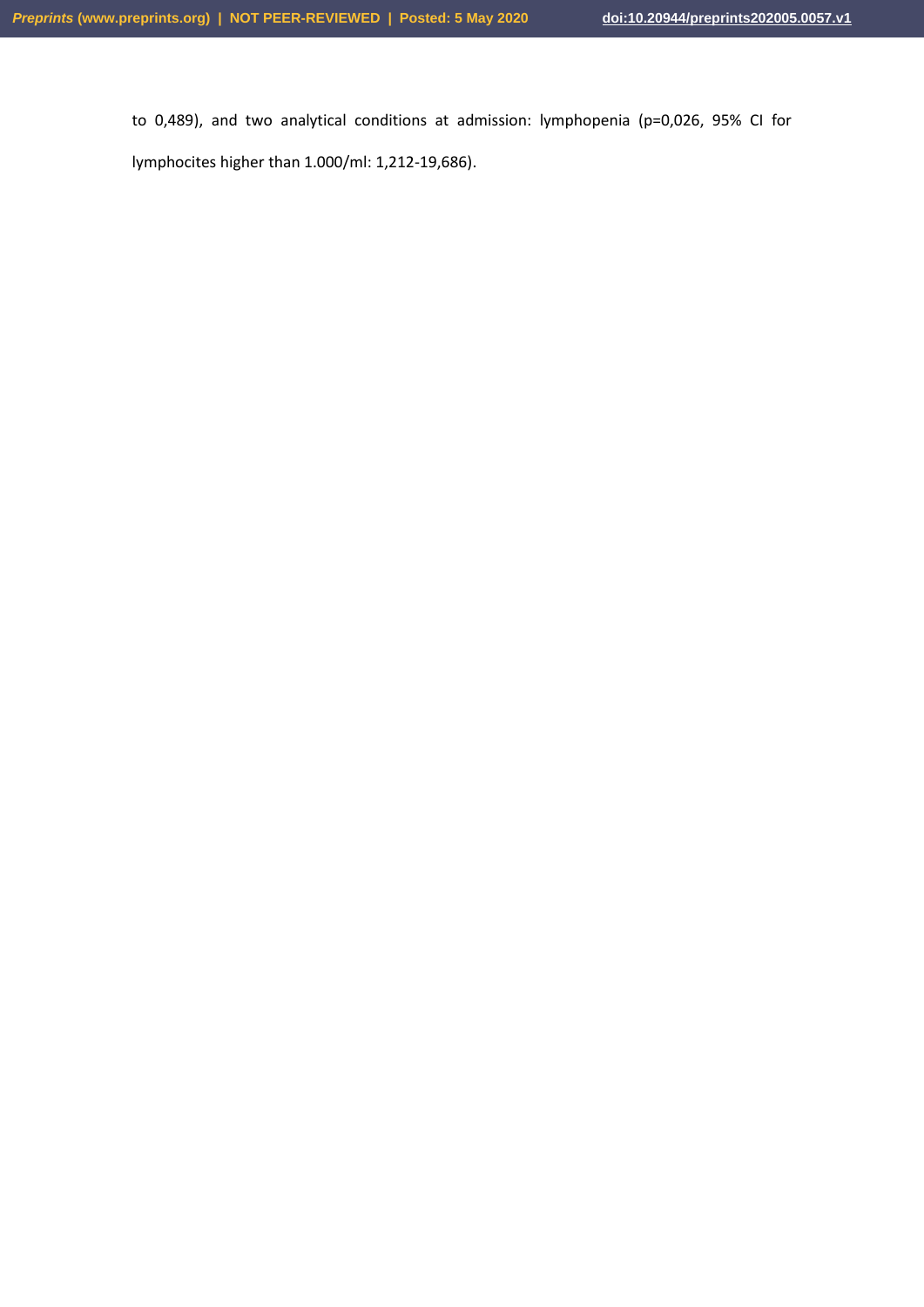#### **INTERPRETATION**

From our known this is the first study showing increase of survival in a significant number of patients with a specific drug treatment for COVID-19. There was a whole increased survival from 1,4 to 1,8 times to survival in those treated with HCQ. The cohort of patients with mild clinic at admission had clearly better outcomes when treated with HCQ.

These results were obtained in patients treated early (first week since symptoms onset, first day after admission). We theorise that the antiviral effect is only effective in early stages of the disease, before the immunomodulated ADRS development (21). This could explain the better outcomes with HCQ in mild patients, treated before the stablishment of ADRS . Similarly, the different outcomes with other drugs with potential activity against SARS-CoV-2 as lopinavir/ritonavir which failed to show effect on mortality reduction with a mean of 14 days since symptoms onset (22). Anyway, our findings in an easily available, low-cost drug with few side effects makes HCQ/CQ a good choice to start clinical trials in hospitalised patients, and to consider an out-of-label most extended use in early stages of the disease (taking care of all the legal and ethical considerations about this use).

Subgroups of patients in moderate and severe condition at admission showed a tendence to survival, but with no statistically significant differences in their outcomes. Probably, due to the physiopathology of COVID-19 (21), once the patient starts the "cytokine storm" phase, antiviral effect it's less or not useful and immunomodulation of HCQ it's not enough powerful to cut the progression of ADRS. Anyway, this could be cleared with a higher sample size, which we'll continue studying for further reports.

There were significant differences in age mean in the HCQ / non-HCQ groups with severe disease at admission. This could be explained due to the higher comorbidities of elder patients with severe condition at admission, what may have led clinicians to decide limitation of therapeutic effort in some of them. Anyway, this should be studied deeper in further studies.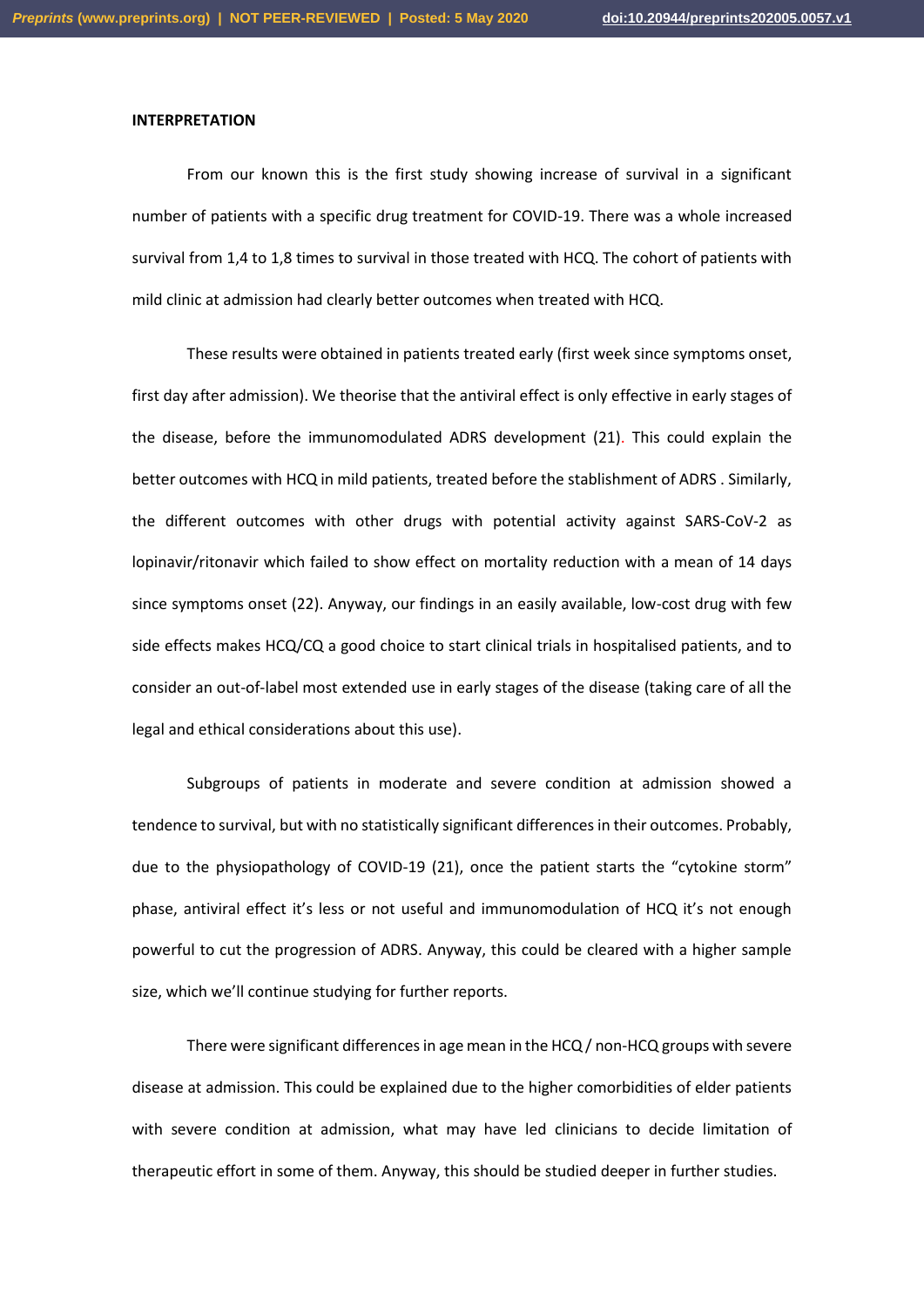Dementia patients were less treated with HCQ. This could be explained because of potential drug interactions, that would have made their clinicians decide not to treat with offlabel, potentially dangerous drugs, and/or because of the difficulty on administering oral drugs to those patients, some of them with swallowing problems, while not allowed to be accompanied by their relatives due to isolation. This is a data that should be clarified in further studies, because dementia was an independent predictor of mortality in the multi-variant analysis.

Analytical data showed a numeric, non-statistically significant, difference in D-dymer levels between the two groups: 558(716) HCQ group vs 1511(4570,5) non-HCQ group. During the first weeks of the pandemic D-dymer analysis was not performed to all patients at admission, so that 120 (46,9%) patients didn't have this value. This makes difficult to interpreter this data. Anyway, D-dymer levels at admission didn't show as independent predictor of mortality in the multi-variant analysis.

A non-expected data was found when we analyzed the days from symptoms onset to hospital admission. The mean days were lower in those admitted in severe condition. That could mean there are subgroups with a higher risk of quick development of ADRS. Identifying their characteristics would be a key point to understand why COVID-19 course is mild in most patients but severe, devastating and life-threatening in other ones, with still no detected differences explaining the different clinical courses of the disease.

**Conclusion**: in a cohort of 166 patients from 18 to 85 years hospitalised with COVID-19, hydroxychloroquine treatment with an 800mg added loading dose increased the cumulative mean survival according to the diagnosis of severity at the beginning by 1.4 to 1.8 times. This difference was statistically significant when the clinical picture at admission was mild.

**Acknowledgement:** out gratitude to xxxxxxxxxxxxxxxxxx for the english language style review.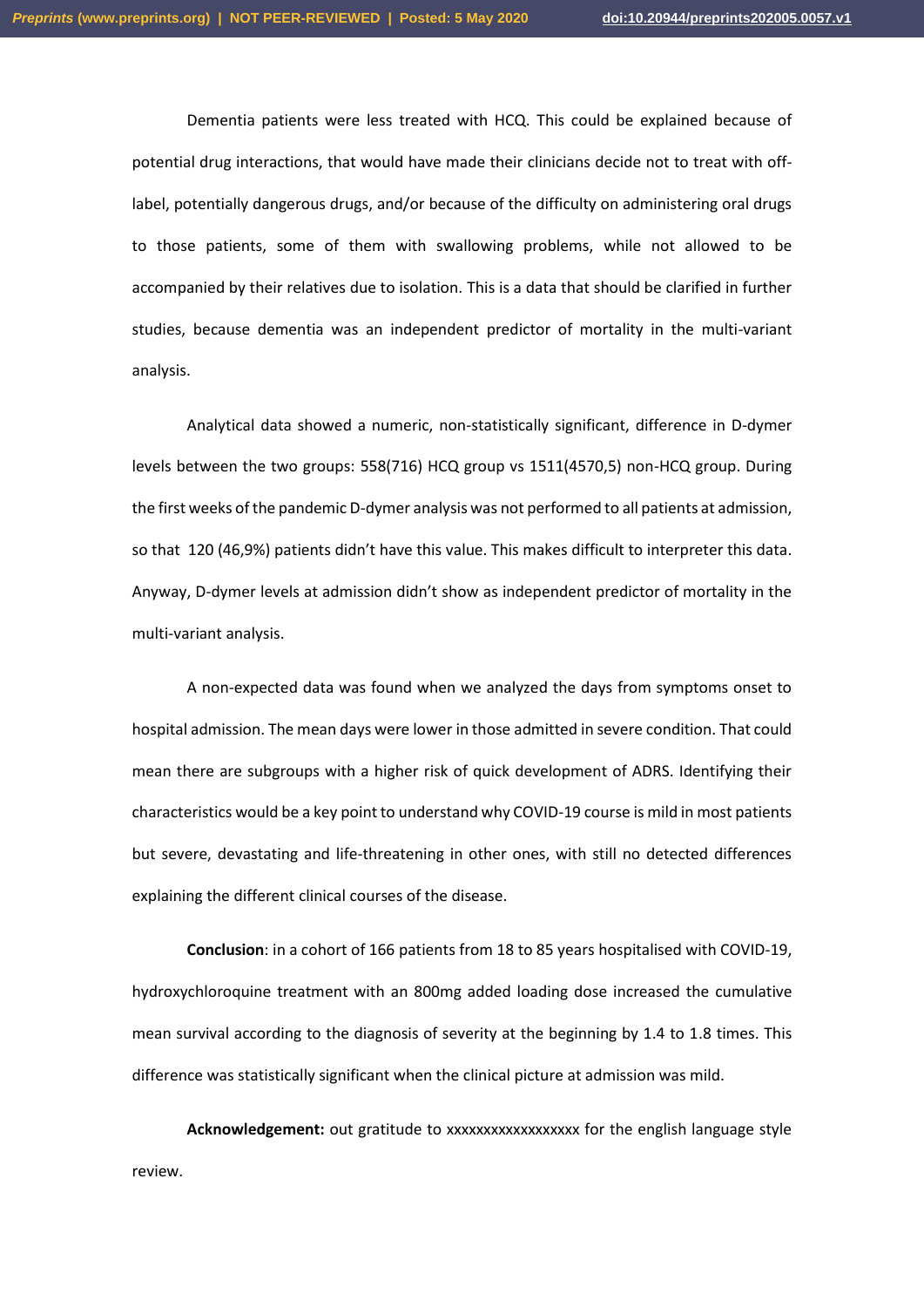#### **BIBLIOGRAPHY**

1.Coronavirus disease 2019 [Internet]. [cited 2020 Apr 29]. Available from[:https://www.who.int/emergencies/diseases/novel-coronavirus-2019](https://www.who.int/emergencies/diseases/novel-coronavirus-2019)

2. Search of: COVID-19 - List Results - ClinicalTrials.gov [Internet]. [cited 2020 Apr 1].Available from: https://clinicaltrials.gov/ct2/results?cond=COVID-19&term=&cntry=&state=&city=&dist= 3. Chen F, Chan KH, Jiang Y, et al. In vitro susceptibility of 10 clinical isolates of SARS coronavirus to selected antiviral compounds. J Clin Virol. 2004;31:69-75.

<https://doi.org/10.1016/j.jcv.2004.03.003>

4. Sheahan TP, Sims AC, Leist SR, et al. Comparative therapeutic efficacy of remdesivir and combination lopinavir, ritonavir, and interferon beta against MERS‐CoV. Nat Commun. 2020;11:222.https://doi.org/10.1038/s41467‐019‐13940‐6

5. Chu CM. Role of lopinavir/ritonavir in the treatment of SARS: initial virological and clinical findings. Thorax. 2004;59:252‐256.https://doi.org/10.1136/thorax.2003.012658

6. Kuri T, Zhang X, Habjan M, et al. Interferon priming enables cells to partially overturn the SARS coronavirus‐induced block in innate immune activation. J Gen Virol. 2009;90:2686‐2694. <https://doi.org/>10.1099/vir.0.013599‐0

7. Kim UJ, Won EJ, Kee SJ, Jung SI, Jang HC. Combination therapy with lopinavir/ritonavir, ribavirin and interferon‐alpha for Middle East respiratory syndrome. Antivir Ther. 2016;21:455‐ 459.https://doi.org/10.3851/IMP3002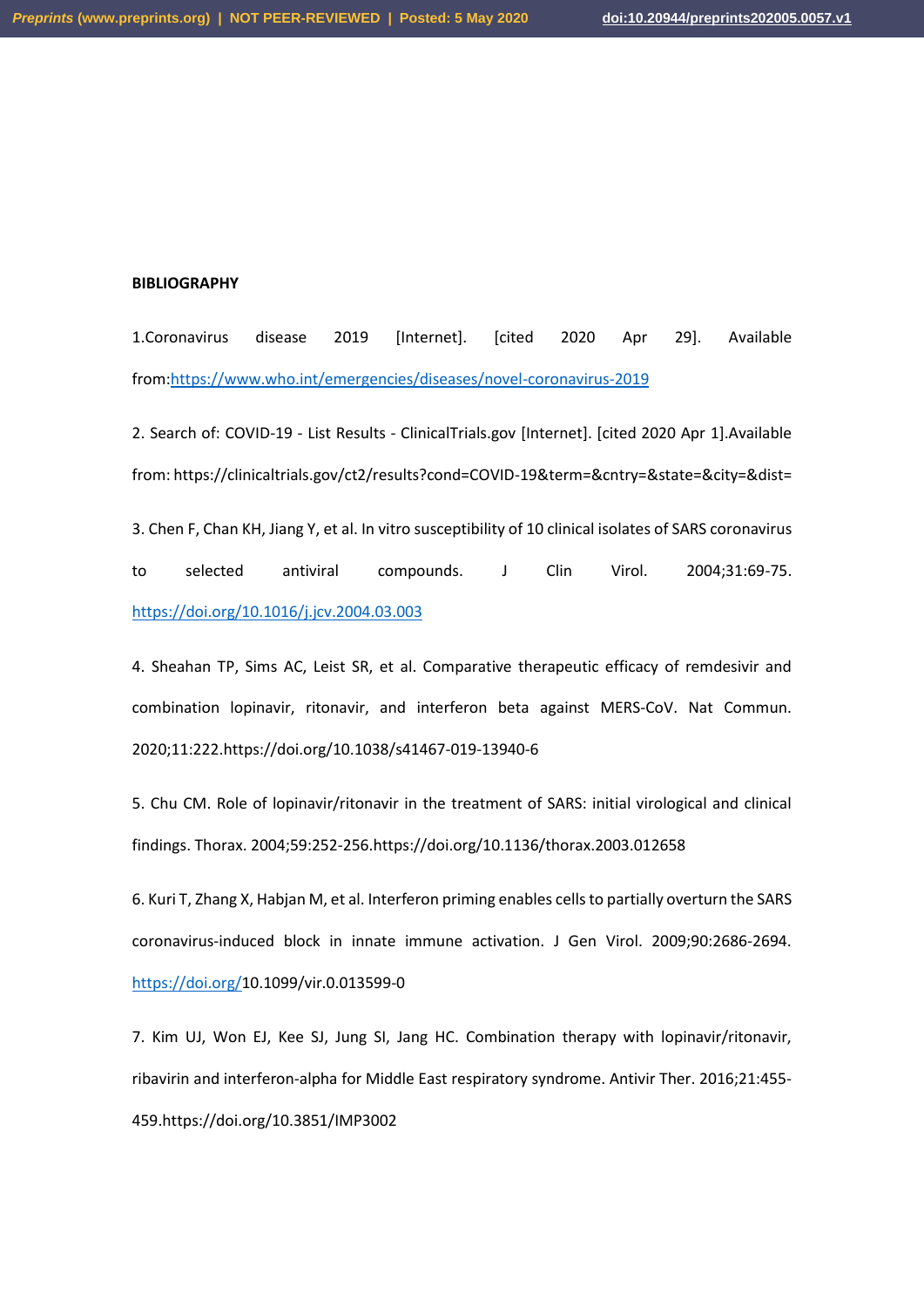8. Agostini ML, Andres EL, Sims AC, et al. Coronavirus susceptibility to the antiviral remdesivir (GS‐5734) is mediated by the viral polymerase and the proofreading exoribonuclease. mBio. 2018;9(2):e00221‐18.https://doi.org/10.1128/mBio.00221‐18

9. Turner RB, Felton A, Kosak K, Kelsey DK, Meschievitz CK. Prevention of experimental coronavirus colds with intranasal alpha‐2b interferon. J Infect Dis. 1986;154:443‐44 7. https://doi.org/10.1093/infdis/154.3.443

10. Morgenstern B, Michaelis M, Baer PC, Doerr HW, Cinatl J Jr. Ribavirin and interferon‐beta synergistically inhibit SARS‐associated coronavirus replication in animal and human cell lines. Biochem Biophys Res Commun. 2005;326:905‐908.https://doi.org/10.1016/j.bbrc.2004.11.128

11. Zhang X, Song K, Tong F, Fei M, Guo H, Lu Z, Wang J, Zheng C. First case of COVID-19 in a patient with multiple myeloma successfully treated with tocilizumab. Blood Adv. 2020 Apr 14;4(7):1307-1310. doi: 10.1182/bloodadvances.2020001907.

12. Bersanelli M. Controversies about COVID-19 and anticancer treatment with immune checkpoint inhibitors. Immunotherapy. 2020 Mar 26. doi: 10.2217/imt-2020-0067.

13. Loutfy MR, Blatt LM, Siminovitch KA, et al. Interferon alfacon‐ 1 plus corticosteroids in severe acute respiratory syndrome: a preliminary study. JAMA. 2003;290:3222‐ 3228. [https://doi.org/10.1001/jama.290.2 4.3222](https://doi.org/10.1001/jama.290.2%204.3222)

14. Gautret P, Lagier JC, Parola P, Hoang VT, Meddeb L, Mailhe M, Doudier B, Courjon J et al. Hydroxychloroquine and azithromycin as a treatment of COVID-19: results of an open-label nonrandomized clinical trial. Int J Antimicrob Agents. 2020 Mar 20:105949. doi: 10.1016/j.ijantimicag.2020.105949.

15. Gao J, Tian Z, Yang X. Breakthrough: Chloroquine phosphate has shown apparent efficacy in treatment of COVID-19 associated pneumonia in clinical studies. Biosci Trends [Internet]. 2020;1–2. Available from[: http://www.ncbi.nlm.nih.gov/pubmed/32074550](http://www.ncbi.nlm.nih.gov/pubmed/32074550)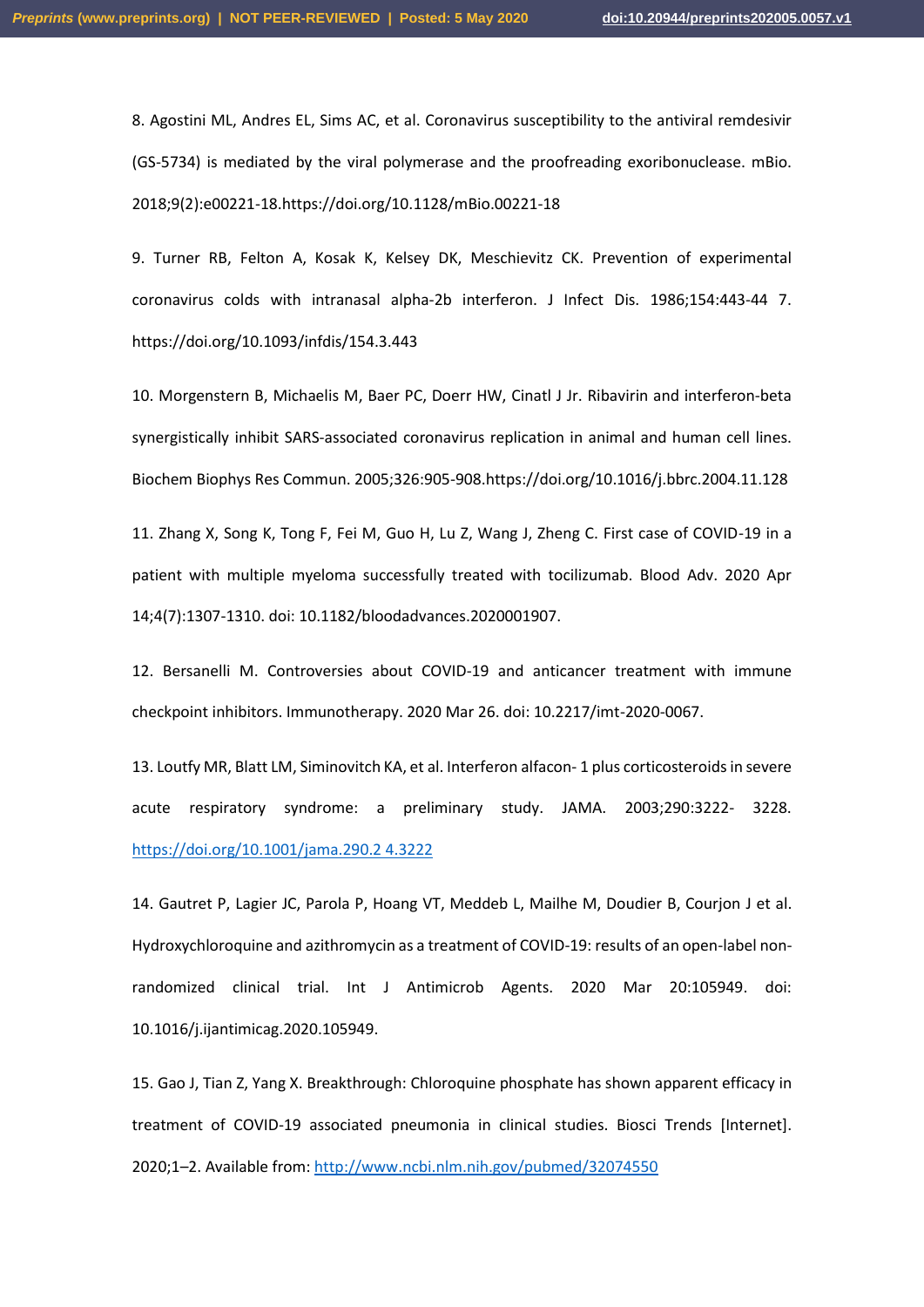16. Vincent MJ, Bergeron E, Benjannet S, Erickson BR, Rollin PE, Ksiazek TG, et al.Chloroquine is a potent inhibitor of SARS coronavirus infection and spread. Virol J[Internet]. 2005 Aug 22 [cited 2020 Apr 2];2:69. Available from[: http://www.ncbi.nlm.nih.gov/pubmed/16115318](http://www.ncbi.nlm.nih.gov/pubmed/16115318)

17. Keyaerts E, Vijgen L, Maes P, Neyts J, Ranst M Van. In vitro inhibition of severe acuterespiratory syndrome coronavirus by chloroquine. Biochem Biophys Res Commun. 2004 Oct 8;323(1):264–8.

18. Yao X, Ye F, Zhang M, Cui C, Huang B, Niu P, et al. In Vitro Antiviral Activity and Projection of Optimized Dosing Design of Hydroxychloroquine for the Treatment of Severe Acute Respiratory Syndrome Coronavirus 2 (SARS-CoV-2). Clin Infect Dis. 2020; pii: ciaa237. <https://doi.org/10.1093/cid/ciaa237>

19. Huang M, Tang T, Pang P, Li M, Ma R, Lu J, Shu J et al. Treating COVID-19 with Chloroquine. J Mol Cell Biol. 2020 Apr 1. pii: mjaa014. doi: 10.1093/jmcb/mjaa014.

20. Wang W, Xu Y, Gao R, Lu R, Han K, Wu G, Tan W. Detection of SARS-CoV-2 in different types of clinical specimens. JAMA 2020 Mar 11: e203786. Published online 2020 Mar 11.

21. Thevarajan, I., Nguyen, T.H.O., Koutsakos, M. et al. Breadth of concomitant immune responses prior to patient recovery: a case report of non-severe COVID-19. Nat Med (2020). <https://doi.org/10.1038/s41591-020-0819-2>

22. Cao B, Wang Y, Wen D, Liu W, Wang J, Fan G, Ruan L, et al. A Trial of Lopinavir-Ritonavir in Adults Hospitalized with Severe Covid-19. N Engl J Med. 2020 Mar 18. doi: 10.1056/NEJMoa2001282.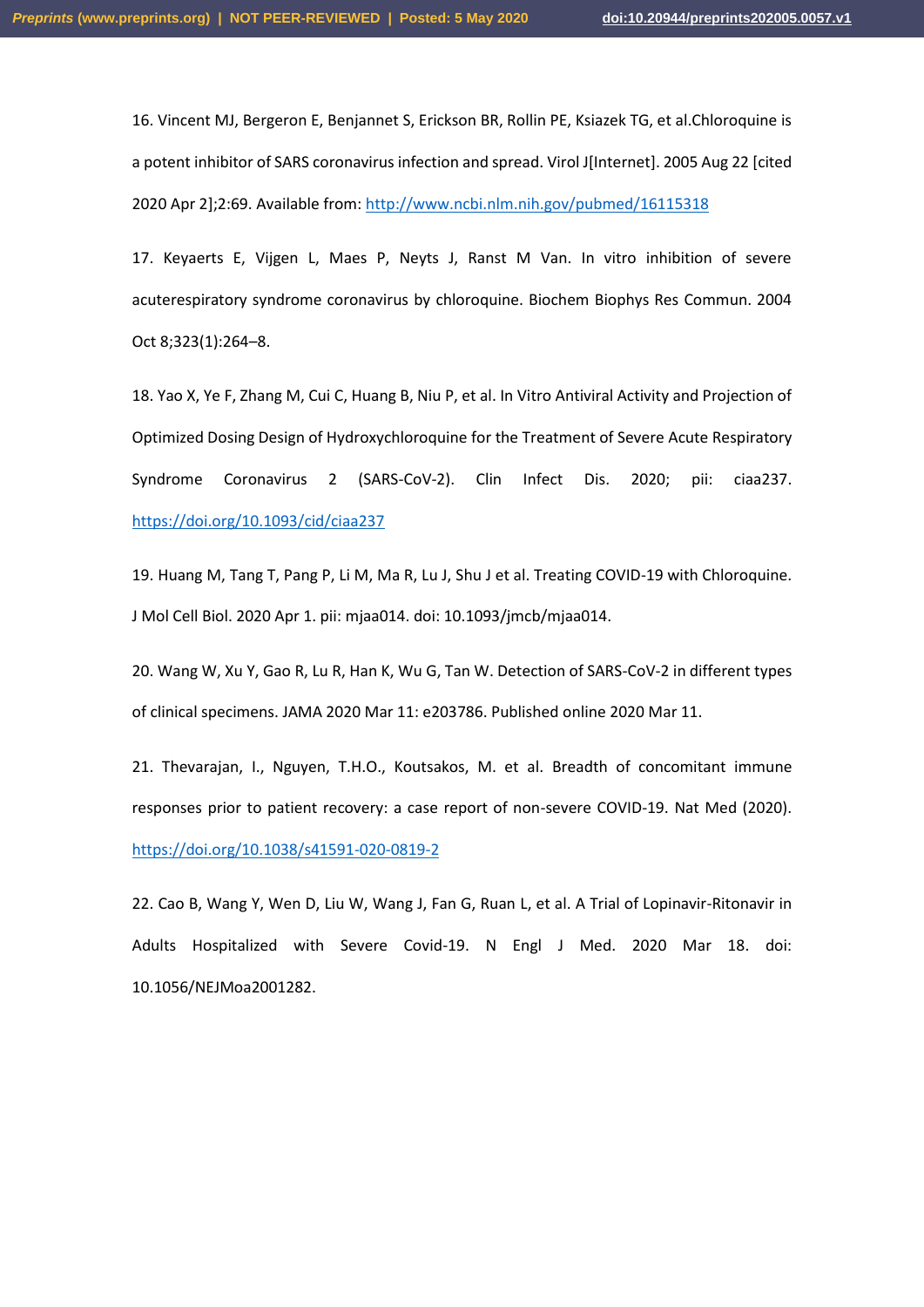*Table 1. General characteristics of the patients in both treatment groups (with and without HCQ)*

|                           |                               | <b>HCQ</b> |            |           |  |
|---------------------------|-------------------------------|------------|------------|-----------|--|
|                           |                               | Yes        | No         |           |  |
|                           |                               | $n = 123$  | $n = 43$   | р         |  |
| Age (years) $\bar{x}(DE)$ | Clinical picture at admission | 61,5(16,2) | 68,7(18,8) | $0,012*$  |  |
|                           | Mild                          | 57,6(15,7) | 58,4(17,8) | $0,865*$  |  |
| Age (years) $\bar{x}(DE)$ | Moderate                      | 63,8(16,5) | 70(13,2)   | $0.269*$  |  |
|                           | Severe                        | 70,4(13,4) | 78,3(7,2)  | $0,036*$  |  |
| Sex $n(\%)$               | Male                          | 76(61,8)   | 27(62,8)   |           |  |
|                           | Female                        | 47(38,2)   | 16(37,2)   | $0.907**$ |  |
|                           | Death                         | 27(22)     | 21(48,8)   |           |  |
| Final outcome n(%)        | "Hospital Hotel"              | 26(21,1)   | 3(7)       | $0.002**$ |  |
|                           | Home                          | 70(56,9)   | 19(44,2)   |           |  |

\*t Student; \*\*2 Pearson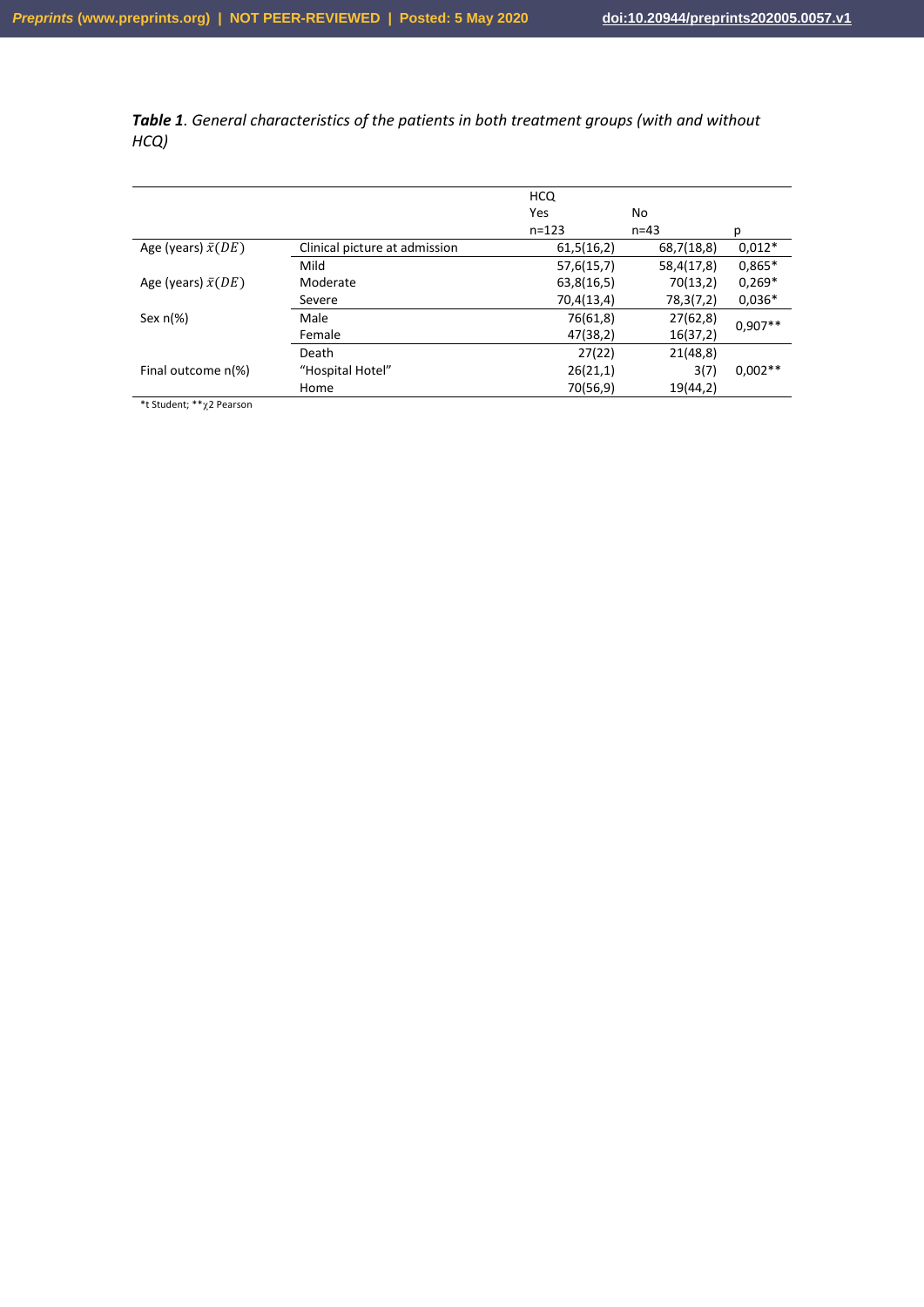|                   |     | <b>HCQ</b> |              |            |  |
|-------------------|-----|------------|--------------|------------|--|
|                   |     | Yes        | No           |            |  |
|                   |     | $n = 123$  | $n=43$       |            |  |
|                   |     | $n(\%)$    | $n(\%)$      | р          |  |
| Hypertension      | Yes | 49(69)     | 22(31)       | $0,214*$   |  |
|                   | No  | 74(77,9)   | 21(21,1)     |            |  |
| <b>Diabetes</b>   | Yes | 19(65,5)   | 10(34,5)     | $0,246*$   |  |
|                   | No  | 104(75,9)  | 33(24,1)     |            |  |
|                   | Yes | 39(68,4)   | 18(31,6)     | $0,190*$   |  |
| Dyslipidaemia     | No  | 84(77,8)   | 24(22,2)     |            |  |
|                   | Yes | 23(62,2)   | 14(37,8)     |            |  |
| Cardiopathy       | No  | 100(78,1)  | 28(21,9)     | $0,050*$   |  |
| Cancer            | Yes | 15(65,2)   | 8(34,8)      | $0,268*$   |  |
|                   | No  | 108(76,1)  | 34(23,9)     |            |  |
| Dementia          | Yes | 6(46,2)    | 7(53,8)      | $0,022**$  |  |
|                   | No  | 117(77)    | 35(23)       |            |  |
| Pulmonary disease | Yes | 15(62,5)   | 9(37,5)      | $0,143*$   |  |
|                   | No  | 108(76,6)  | 33(23,4)     |            |  |
| Leukocytes µl     |     | 6320(3395) | 8004(4530)   | 0,696***   |  |
| Lymphocytes µl    |     | 1160(545)  | 860(730)     | 0,997***   |  |
| LDH U/I           |     | 328(141)   | 296(216)     | 0,971 ***  |  |
| GOT U/I           |     | 36(24)     | 28,5(37)     | 0,923 ***  |  |
| PCR mg/dl         |     | 6,2(10,7)  | 12,1(16,8)   | 0,845 ***  |  |
| PCT ng/ml         |     | 0,13(0,29) | 0,59(4,38)   | $0,730***$ |  |
| Ferritin ng/ml    |     | 375(827)   | 321,5(1158)  | $0,144***$ |  |
| D dimer ng/ml     |     | 558(716)   | 1511(4570,5) | $0,168***$ |  |

# *Table 2. Clinical Comorbidities and Analytical Parameters of Patients on Admission in Both Treatment Groups.*

*\*Chi2 Pearson; \*\*Exact Fisher test; \*\*\*Mann Whitney test*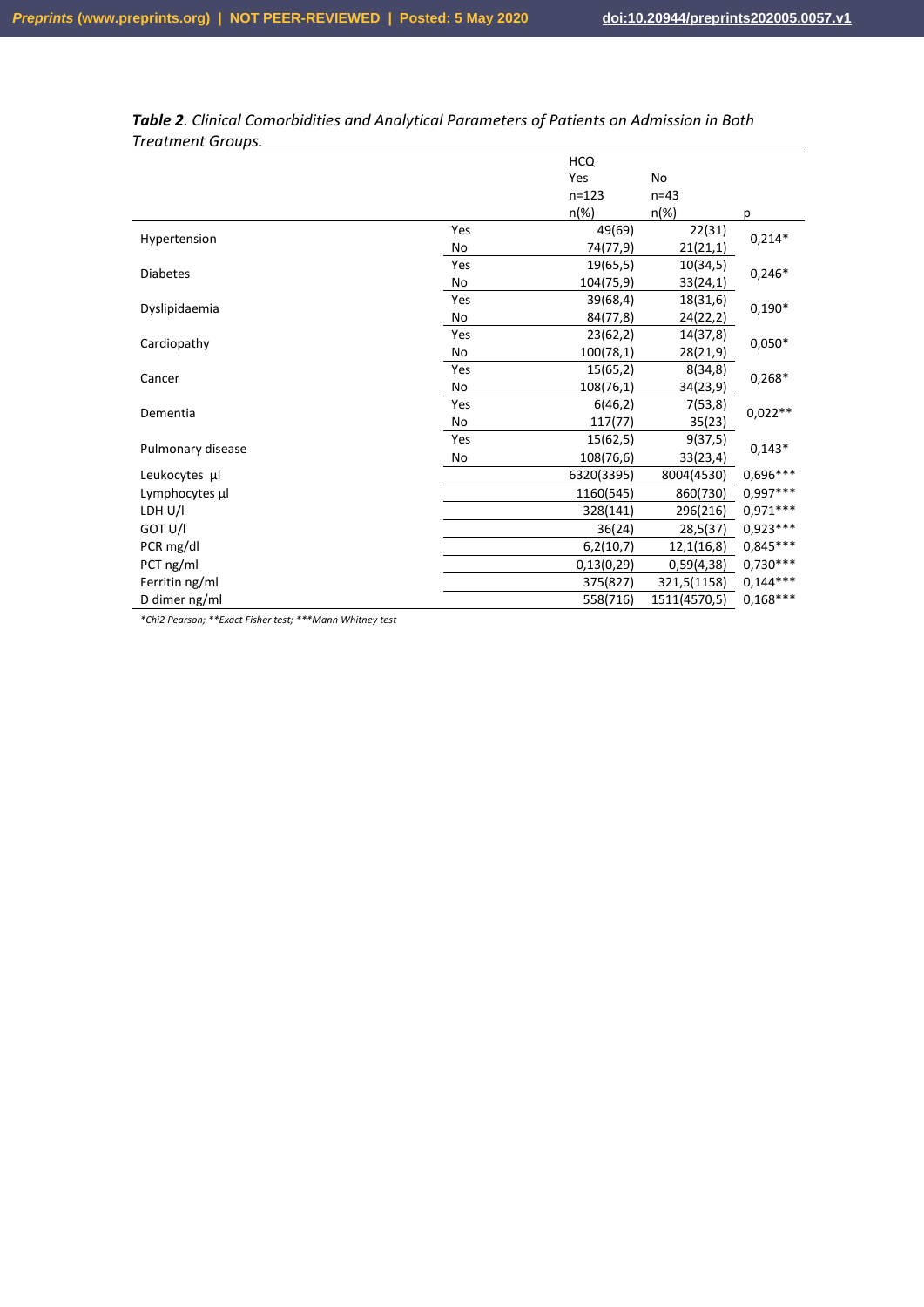|                                                 | Total                         | HCQ group               | Non-HCQ group         |  |
|-------------------------------------------------|-------------------------------|-------------------------|-----------------------|--|
| Mild                                            | 14(IC95%:13-14,8)             | 14,4(IC95%:13,7-15,2)   | $8,2(IC95\%:6,5-9,9)$ |  |
| Moderate                                        | $10,3($ IC $95\%$ : 8,7-11,9) | $10,9$ (IC95%:9,3-12,5) | 7,7(IC95%:4,4-11)     |  |
| Severe                                          | $5,2(IC95\%:3,4-7,1)$         | $5,9$ (IC95%:3,3-8,5)   | $3,9(IC95\%:1,7-6,1)$ |  |
| $\sqrt[8]{\ }$ ca Donk (montal $C_{\alpha v}$ ) |                               |                         |                       |  |

*Table 3. Increase of survival with HCQ according to clinical picture at admission (days)*

\*Log Rank (mantel Cox)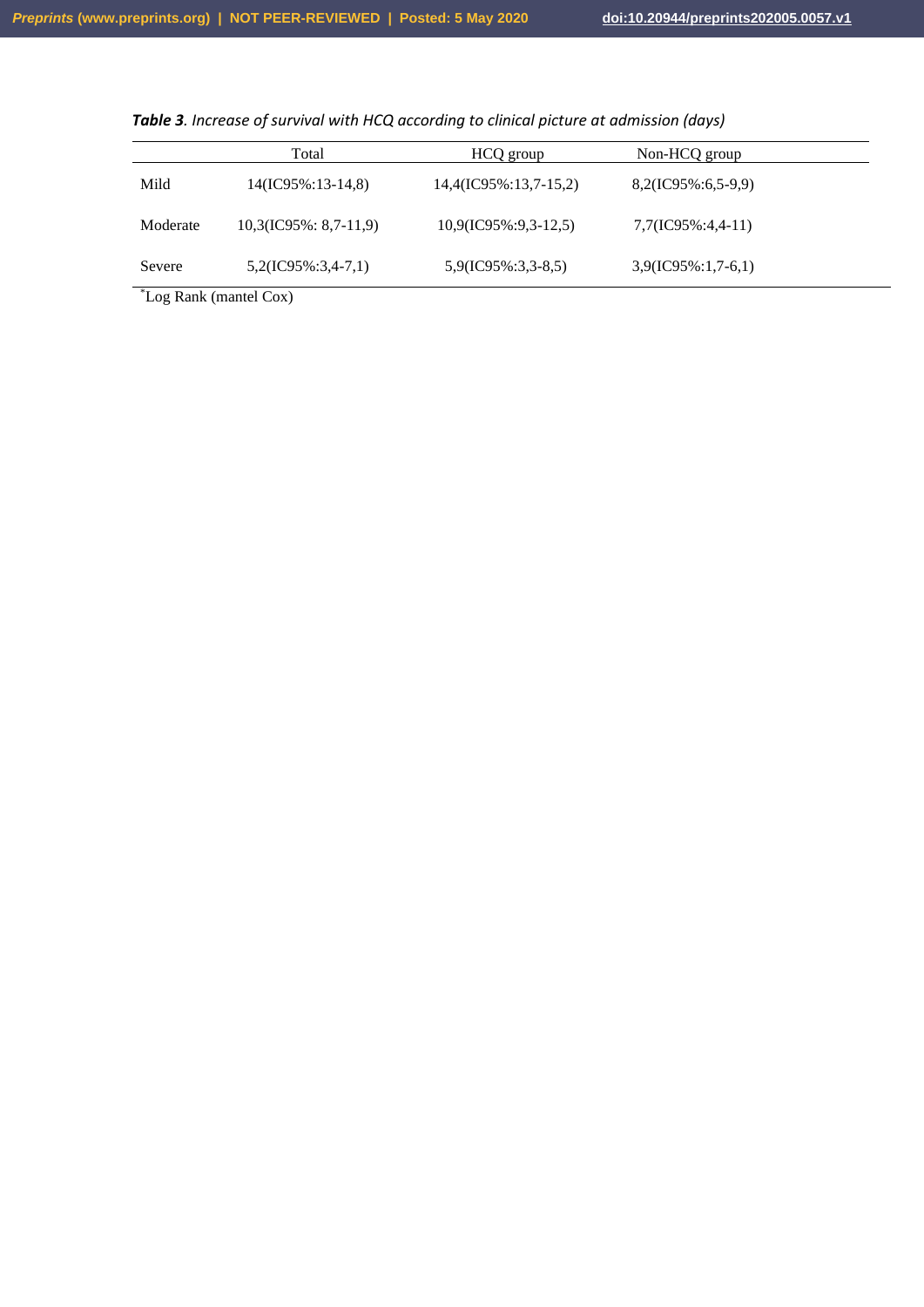|  |                        |          |          |       |    |      |        | 95% C.I. for |        |
|--|------------------------|----------|----------|-------|----|------|--------|--------------|--------|
|  |                        |          | Standard |       |    |      |        | EXP(B)       |        |
|  |                        | B        | error    | Wald  | gl | Sig. | Exp(B) | Lower        | Higher |
|  | Cardiopathy            | $-1,671$ | ,650     | 6,609 | 1  | .010 | .188   | .053         | ,672   |
|  | Dementia               | $-3,426$ | 1,384    | 6,132 | 1  | .013 | ,033   | ,002         | ,489   |
|  | Lymphopenia            | 1,586    | .711     | 4,973 | 1  | ,026 | 4,884  | 1,212        | 19,686 |
|  | <b>High RCP values</b> | $-1,413$ | .645     | 4,803 | 1  | 028  | ,243   | .069         | ,861   |
|  | <b>HCQ</b> treatment   | $-2,654$ | ,889     | 8,914 | 1  | 003  | ,070   | ,012         | ,402   |

# *Table 4. Significant outcomes of the multi-variant analysis of survival*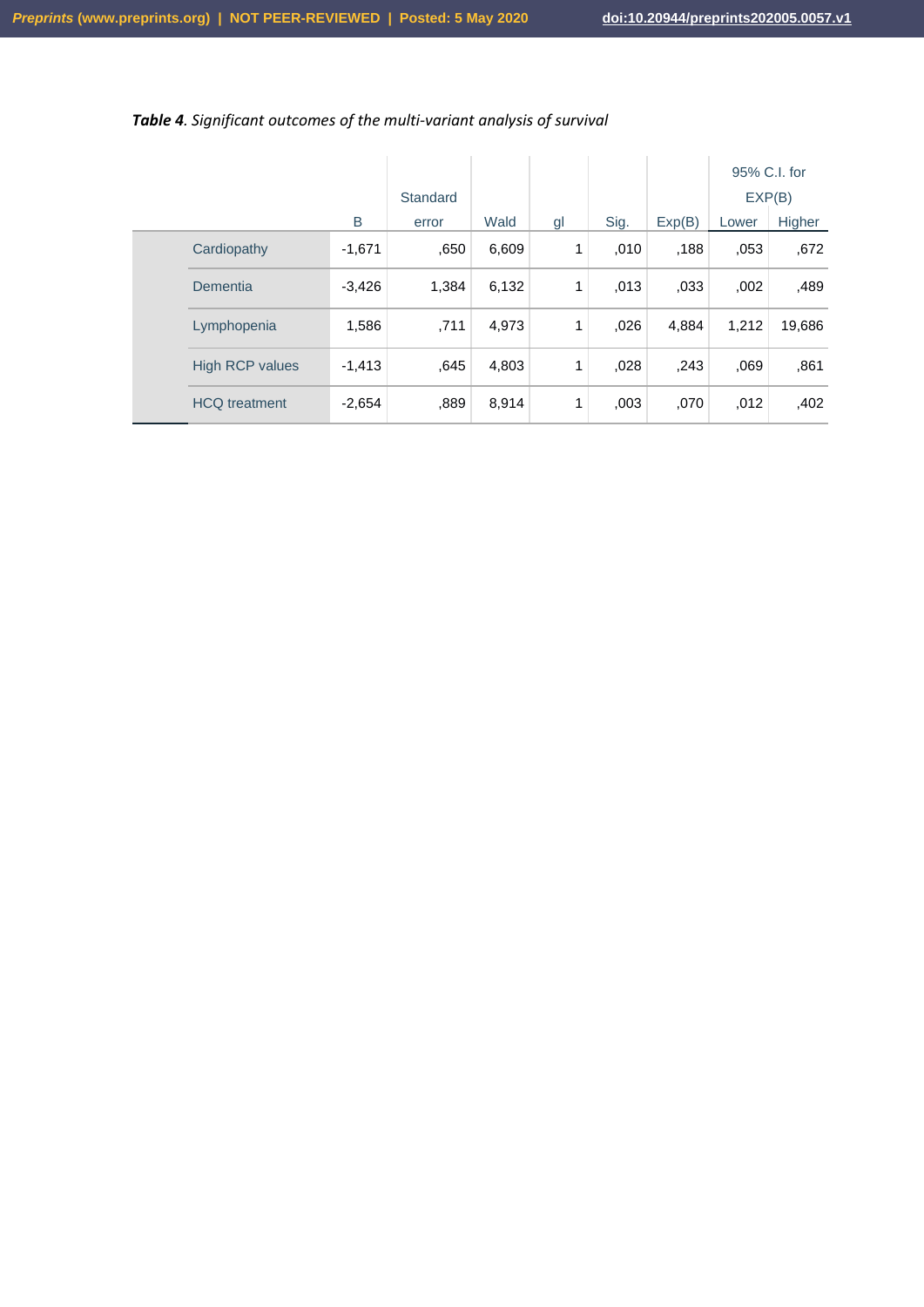**Figure 1**. Patient inclusion flow chart

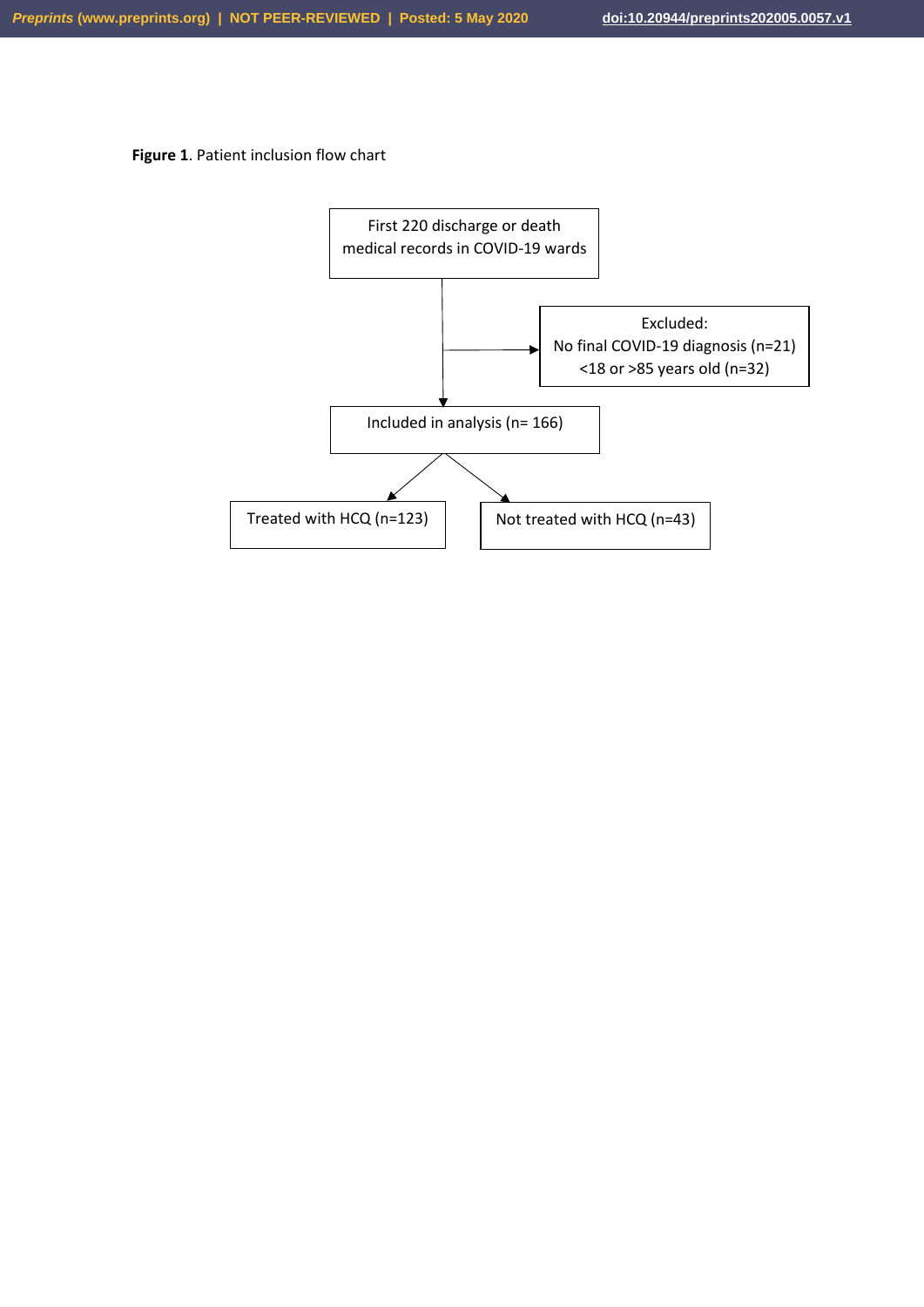

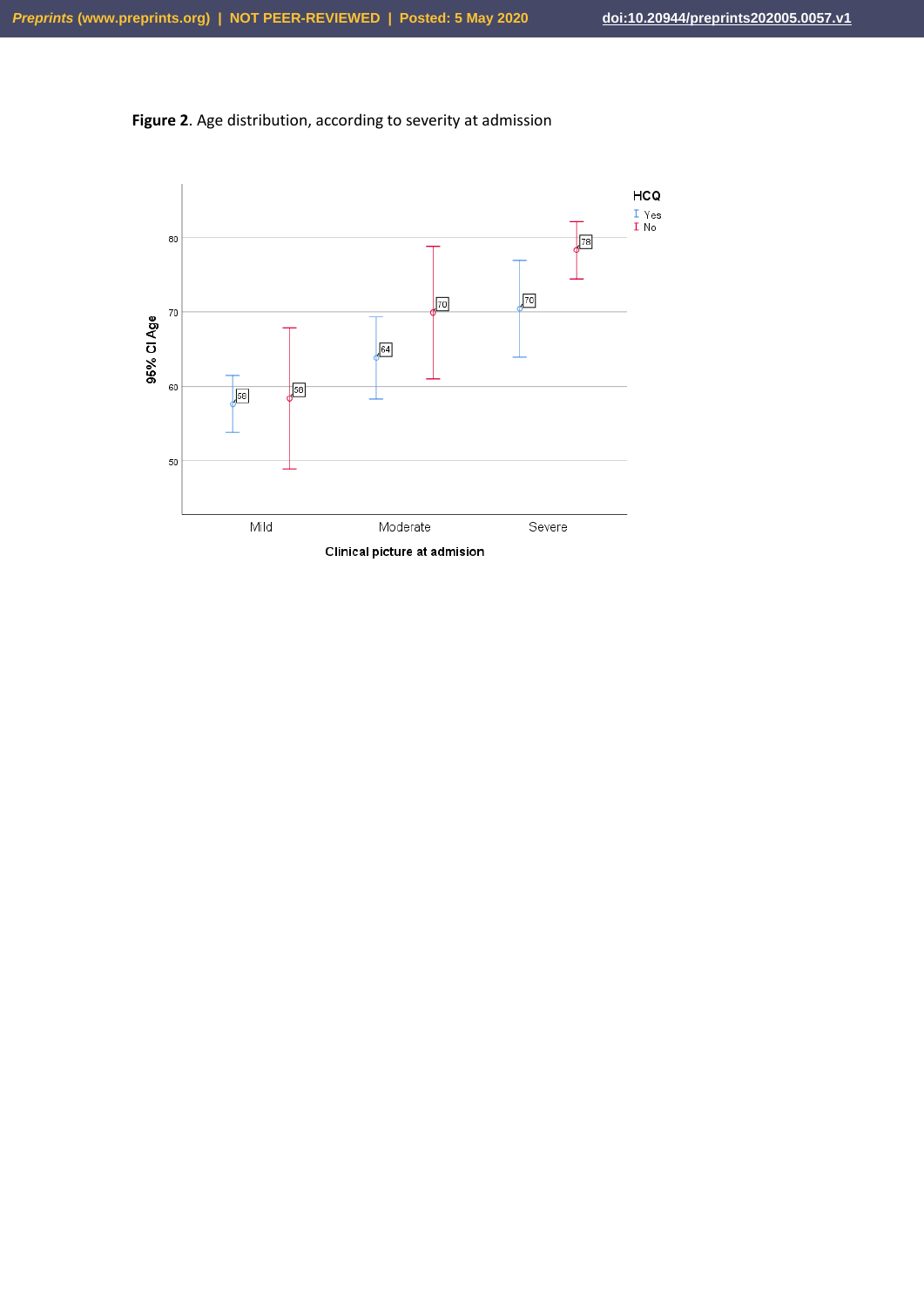





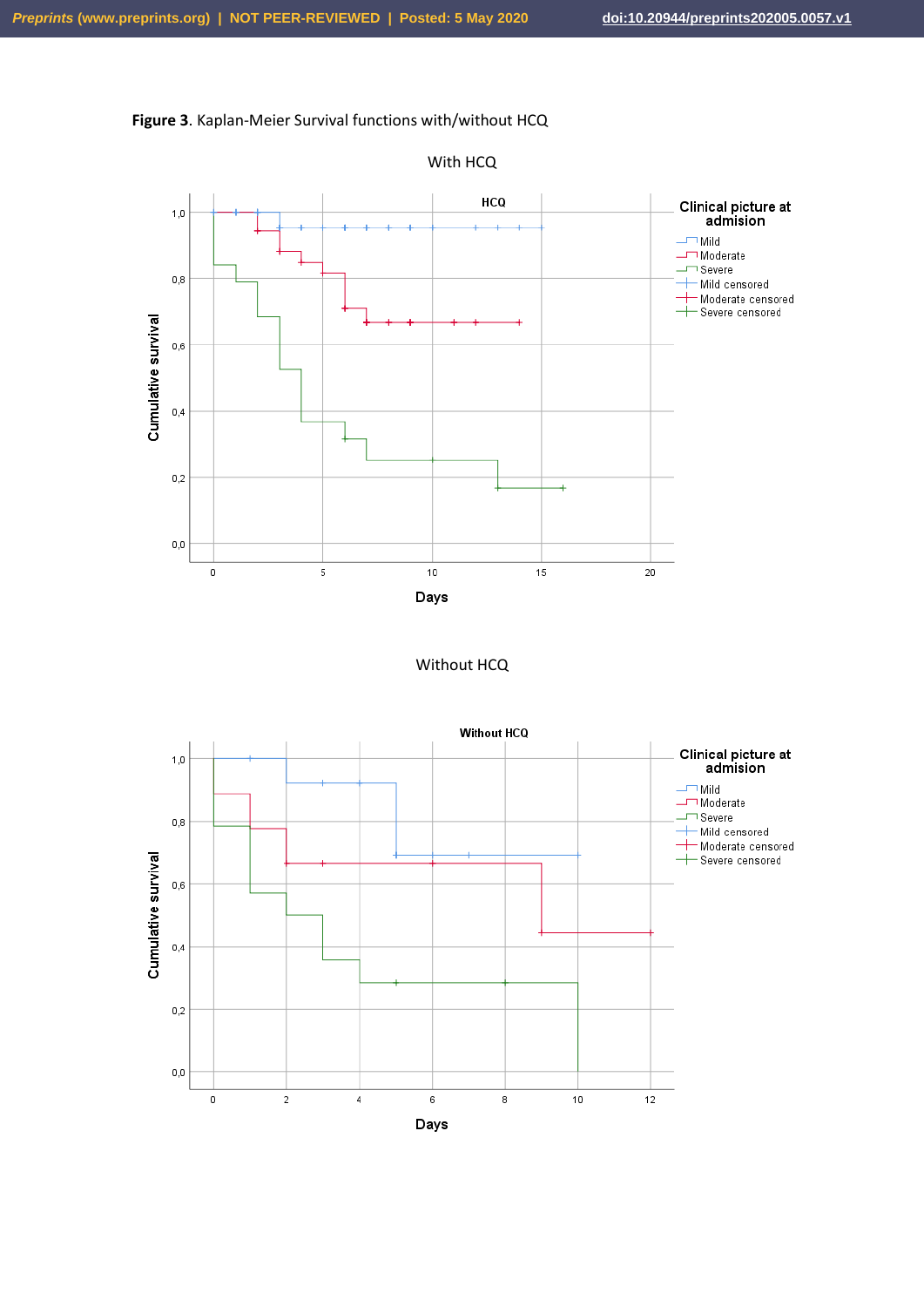### **ANNEX 1.** MEMBERS OF THE COVID 19 CENTRAL DEFENSE HOSPITAL "GÓMEZ ULLA" TEAM

### Allergy Department:

Regina María Paulaskas Vasati, Enrique Gabriel Gómez González.

### Anaesthesiology Department:

Pelet Pascual, Elvira. García Aroca, Miguel Ángel. Cantalejo Pérez, Francisco. Gago Sánchez, Alberto José. Rodríguez Martín, Ana. Rodríguez Sánchez, Dolores. Tejeda Fernández, Jose Luis. Santos, Elisabeth. Almagro Vidal, Inés. Álvarez Fdez., Lucía. Arranz Pérez, Rodrigo. Cabrera Serrano, Gemma. Fernández Peña, Alberto. González Del Pozo, Irene. Martín Oropesa, Raquel. Monteserín Matesanz, Cristina. Navarro Echevarría, Patricia. Olivera Moreno, Daniel. Vullo, Paula Agostina.

Cardiology Department:

Salvador Álvarez Antón, David Martí, Concepción Fernández Pascual, María José Morales, Andrea Rueda Linares, Carmen de Juan Bitria, Alexander Félix Marschall, Fredy Andrés Delgado Calva, Maria Belen Biscotti Rodil, Ricardo Concepción Suárez, Dámaris Caballeira Puentes.

CBRN and Infectious Diseases Unit

Lucía Elena Ballester Orcal, Francisco Javier Membrillo de Novales, Yolanda Martínez Martínez, Antonio Fe Marqués.

Clinical Microbiology Department:

María Mateo Maestre, María del Carmen Ybarra de Villavicencio, María Simón Sacristán, Maria Isabel Zamora Cintas, Almudena Rodriguez Aranda, Amelia Montserrat Carmona de Cózar, Maria Encarnación Mérida Arias, Jose Luis Martin Prieto.

Dermatology Department

Leire Sanchez Los Arcos, Cristina Collantes Rodríguez.

Digestive Medicine Department:

Asunción Ramos Meca, Elena Portales, Marian Ángeles García Mayor, Inmaculada Pérez Amarilla, Mar Rodríguez, Enrique de la Fuente, Gema Arranz, María Jesús Callejo, Natalia Zuberoa Rosado Dawid, Sandra María Caro López, Ana Isabel Sáez Sáez, María Domínguez Rodríguez.

Emergency Department: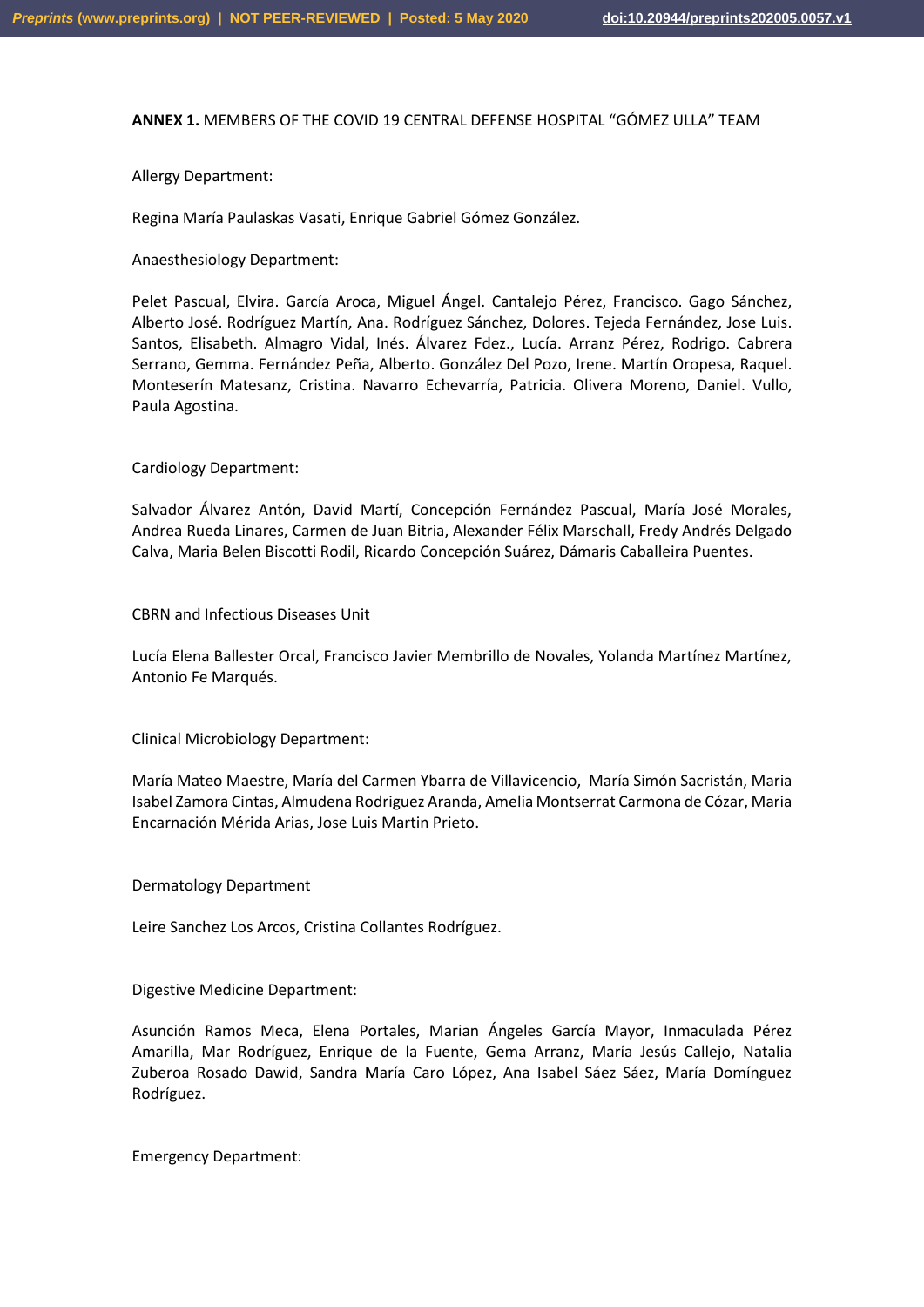Jaime Rossiñol Ruiz, David Coca Benito, M. Luz Cano Izquierdo, M. Lourdes Rojas Bueno, M. Carmen Reche Caballero, Claudio Escobar Bargueño, Silvia Jiménez Zamora, Alfonso López Chollet, Marta Del Nido Alonso, Margarita Del Moral González, Miguel Muro Fernández, Marta Martín Vallejo, Elena Planchuelo Medina, Gabriel González Salazar, Fátima Ibáñez Estéllez, Rolando Sordo Díaz, Noelia Arroyo Pardo, Enrique Portela Filgueira, Ana María Martínez Molina, Beatriz Rato Barrio, Ignazio Taronna Latorre, Jessica D. Peña Vásquez, M. Eugenia Zornoza Pérez, María José Noguera Marín, Capitán Antonio Eloy Seva Delgado, Teniente Darlin M. Guzmán Rosario, Teniente Fabián Manjarrés Henríquez, Teniente Alvaro Rodríguez Rodríguez, Ana Betegón Sanz, Miguel Almazor Iribarren, M. Asunción Sánchez Gil, Juan Carlos Sánchez Sánchez-Gil, Dionisio Alastuey Martínez, Gonzalo Infante Pino, Eduardo De Vicente Cano, Estefanía Ruiz Alcaide, Andrea Matas Escamilla

Endocrinology Service:

Elena Mendoza, Teresa de Grado, Carmen Gil.

#### General and Digestive Surgery Department:

Oscar Marqueta García, Mariano Javaloyes Rodrigo, Miguel Ángel Sierra Ortega, Tcol Maria Isabel Sanchez-Seco Peña, Ignacio García Marirrodriga, Francisco Sanchez del Valle, Jose Antonio Sáez Montoro, Fernando Fernández Bueno, Yusef Mohamed Al Lal, Cristina López Muñoz, Patricia Tejedor Togores, Guillermo Fernández Díaz, Silvia Maestro Prieto. Luis de Nicolás Navas, Juan José Perez Alegre, Pablo Hernández Sanz.

Intensive Care Department:

Jorge Medina Segovia, Paloma Sanchez Mata, Rosario Fernandez Suero, Felix Maimir Jané, Luis Vicente Saenz Casco, Pilar Borrego Jimenez, Francisco Gijón Gallego, Esperanza Molero Silvero, Cesar Eugenio Gaona Coscia, Javier Sainz Cabrajas.

#### Infectious Diseases Unit

Germán Ramírez-Olivencia, Miriam Estébanez Muñoz, Begoña de Dios García, María Dolores Herrero Mendoza, Tatiana Mata Forte.

#### Internal Medicine Department:

María Jesús Sánchez Carrillo, María Navarro Téllez, Belén Esteban Lazareno, Raúl Ruiz Esteban, Javier Rodeles Melero, José María Rodríguez Fernández, María Eugenia Segovia, Elsa Labrada, Ana López Aparicio, Alejandro Estrada, Emma de Pablo, Álvaro Conesa, Ainhoa Gutiérrez, Irene Ruiz, Ana Roel, Xavier Álvarez Granda, Luisa Jimenez Reyes, Laura Checa, Lidia Romero, Paloma Lucena Calvet, Pedro Priego de Montiano, Francisco de Asís Fernández Riestra, Maria Antonia Menendez, Carmen González, Jose Ramón Toral Revuelta, Alba Ibáñez Botella.

# Neurology Department:

Manuel Domínguez Salgado, Francisco Valenzuela, María del Rosario Antón Abarca.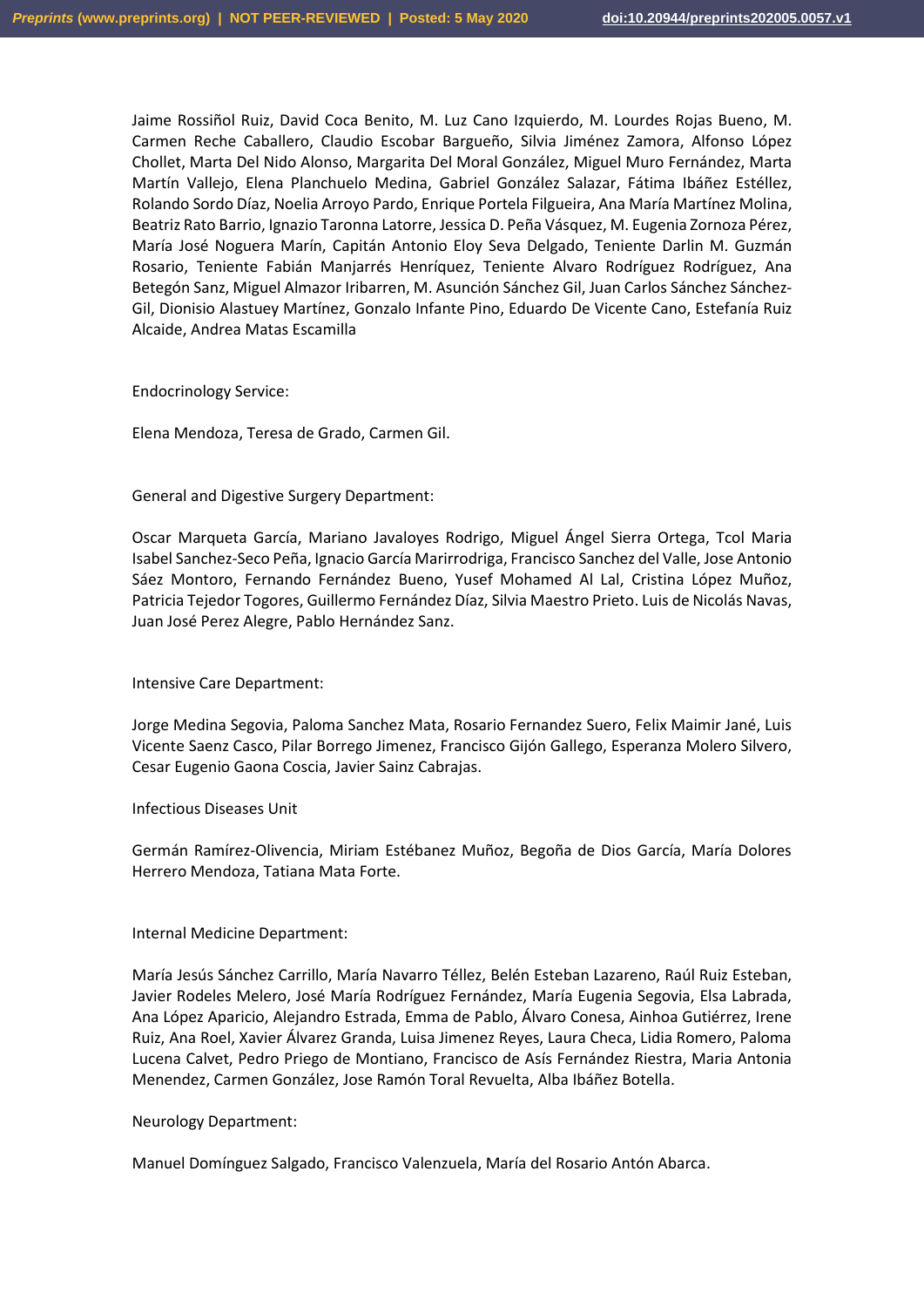Oncology Department:

Carmen Arlanzón.

Paediatrics Department:

Carlota García, Noelia Valero Flores, Andrés Fernández Flores, María García Baró, Paula Polanco Zea, María José Hernández, Helena Viana Llamas.

Pharmacology Department:

María Henar Gonzalo Salado, Francisco Javier Sanchez Jimenez, Francisco José López Honduvilla, Paloma Sánchez López, Pilar Prats Oliván, María Jesús Méndez Fernandez, Laura Pedraza Nieto, Ana Acuña Vega, Andrea Correa Pérez, Paula Granda Lobato.

Pneumology Department:

Francisco Ramón Villegas Fernández, Andrés Rodero Baño, Gabriel J Caballero Rodriguez, Begoña de Juan Rodrigo, Sergio Campos Tellez, María Jesús Chillón, Alberto González Estebanez, Jose Javier Jareño Esteban, Carolin Wagner Struwing, María Castro Otero, Ana Ochoa Ruiz, Salvador de la Torre Carazo, Ángela Hidalgo Herranz, Marta Perez Gallan, Diogenes José Alfonzo Martinez, Soledad Torres Tienza, Silvia Sans Perez, Cristina Yanlli Bonduki, Juan de Mesa, Carmen Lorenzo.

Preventive Medicine Department:

María Vicenta García Rosado, Ana Isabel López Figueras, Pilar Segura Cebollada, María Teresa Ledo Varela.

Psychiatry Department:

Marta Presa García, Victoria Juarez Calvo, Catalina Iglesias García, Cristina Rodriguez Villarino, Daniel Fernández Faber, Maria Plaza Yuste, Celia María Hernández Caro, Jose David Cozar Ortiz, Coral Esperanza Torrente, Cristina Rodriguez Delgado.

Rehabilitation Department:

Carlos Mora Jordá, Rebeca Maruenda Fernández, Ana Tovar Cifuentes, Guillermo Fernández García Ruiz-Calero, María De los Ángeles Rodríguez Gamero, Cristina Novo Navarro, Maria Victoria Lorenzo Suberviola.

Rheumatology Department:

María Ahijón, Raul Veiga.